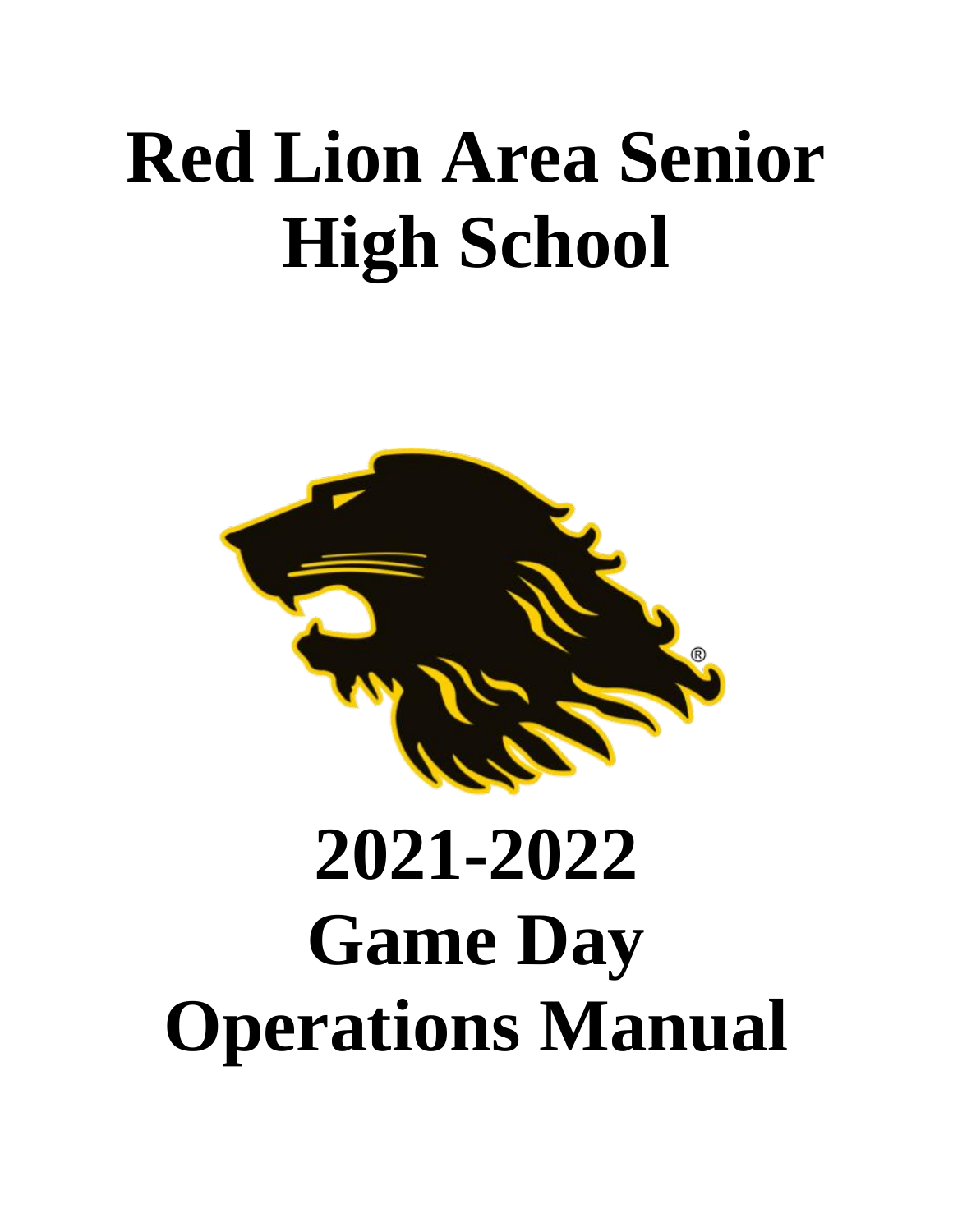

# **Table of Contents**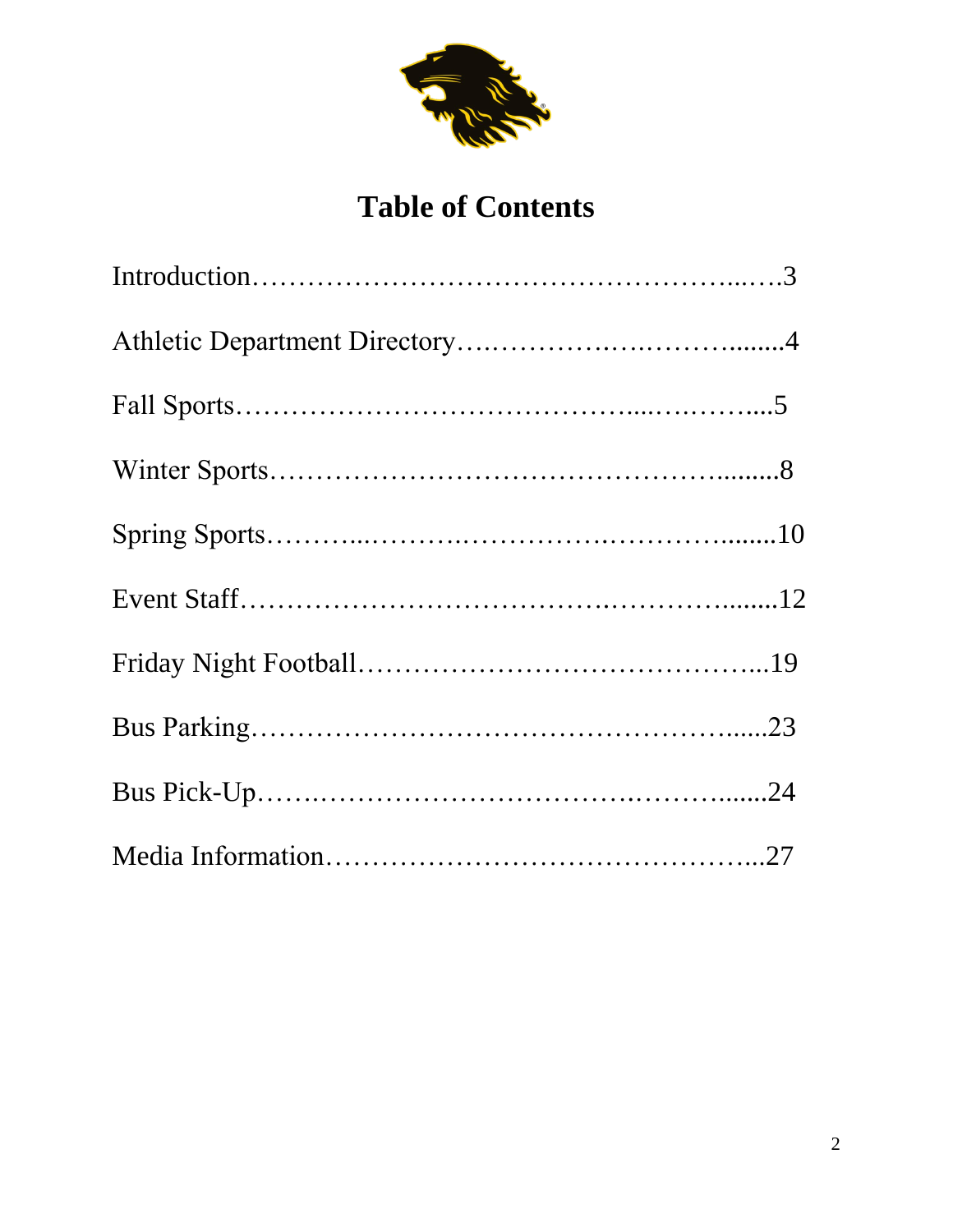

### **Mission Statement:**

The mission of the Red Lion Area School District, in partnership with our communities, is to prepare all students to reach their greatest potential, thus becoming responsible and productive citizens.

**Nickname**: Lions

**Enrollment**: 1596

**School Colors**: Black & Steeltown Gold

**Athletic Affiliation**: District 3 PIAA

**Superintendent**: Dr. Scott A. Deisley

**Principal**: Mark Shue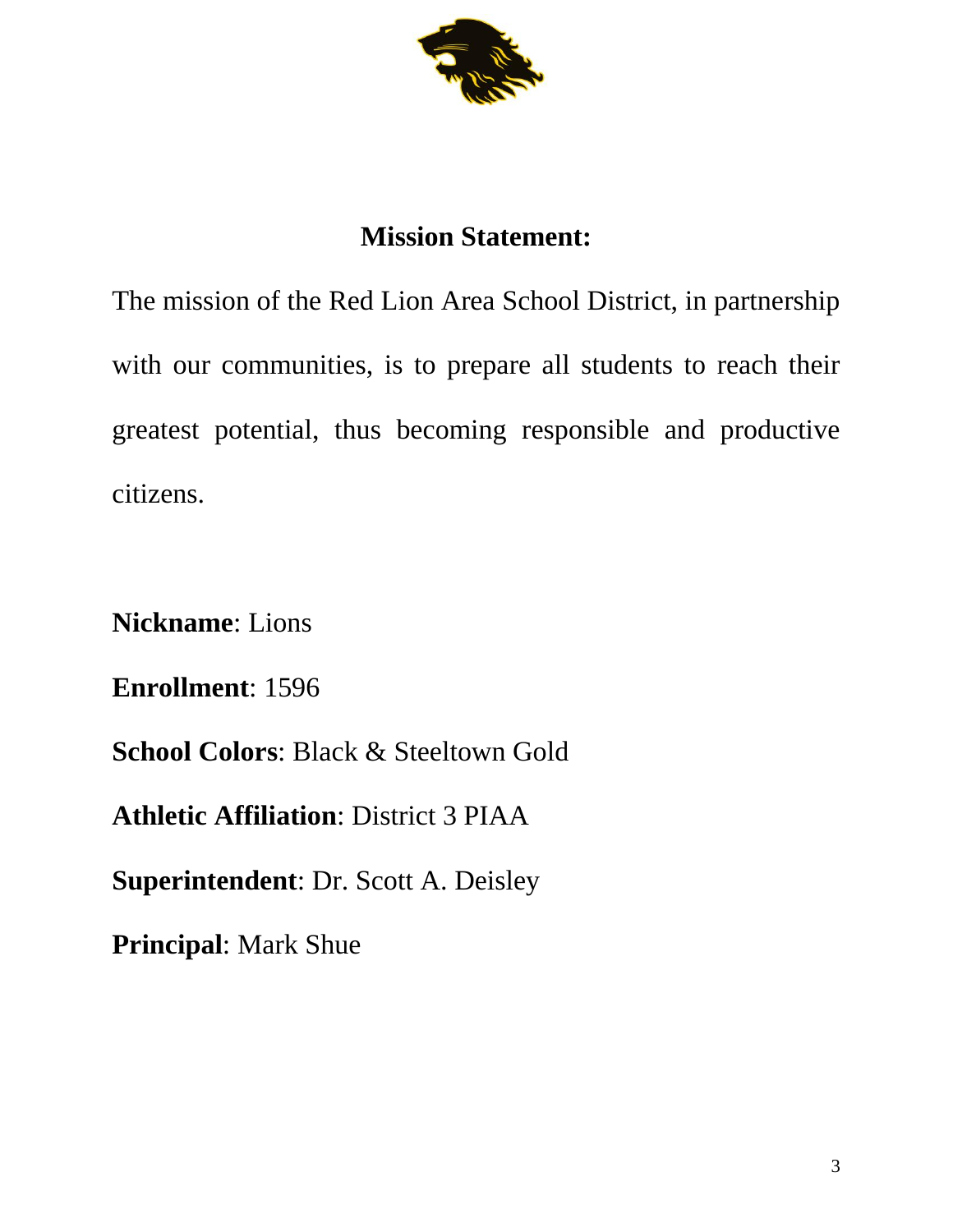

# **Athletic Department Directory**

| <b>Name</b>            | <b>Position</b>             | <b>Contact</b>      |
|------------------------|-----------------------------|---------------------|
| Arnold L. Fritzius     | Director of Athletics       | fritziusa@rlasd.net |
| <b>Kyle Masser</b>     | Asst. Director of Athletics | masserk@rlasd.net   |
| Don Dimoff             | <b>Marketing Manager</b>    | dimoffd@rlasd.net   |
| <b>Heather White</b>   | <b>Athletic Trainer</b>     | whitehj@rlasd.net   |
| <b>Stephanie White</b> | <b>Athletic Trainer</b>     | whitesn@rlasd.net   |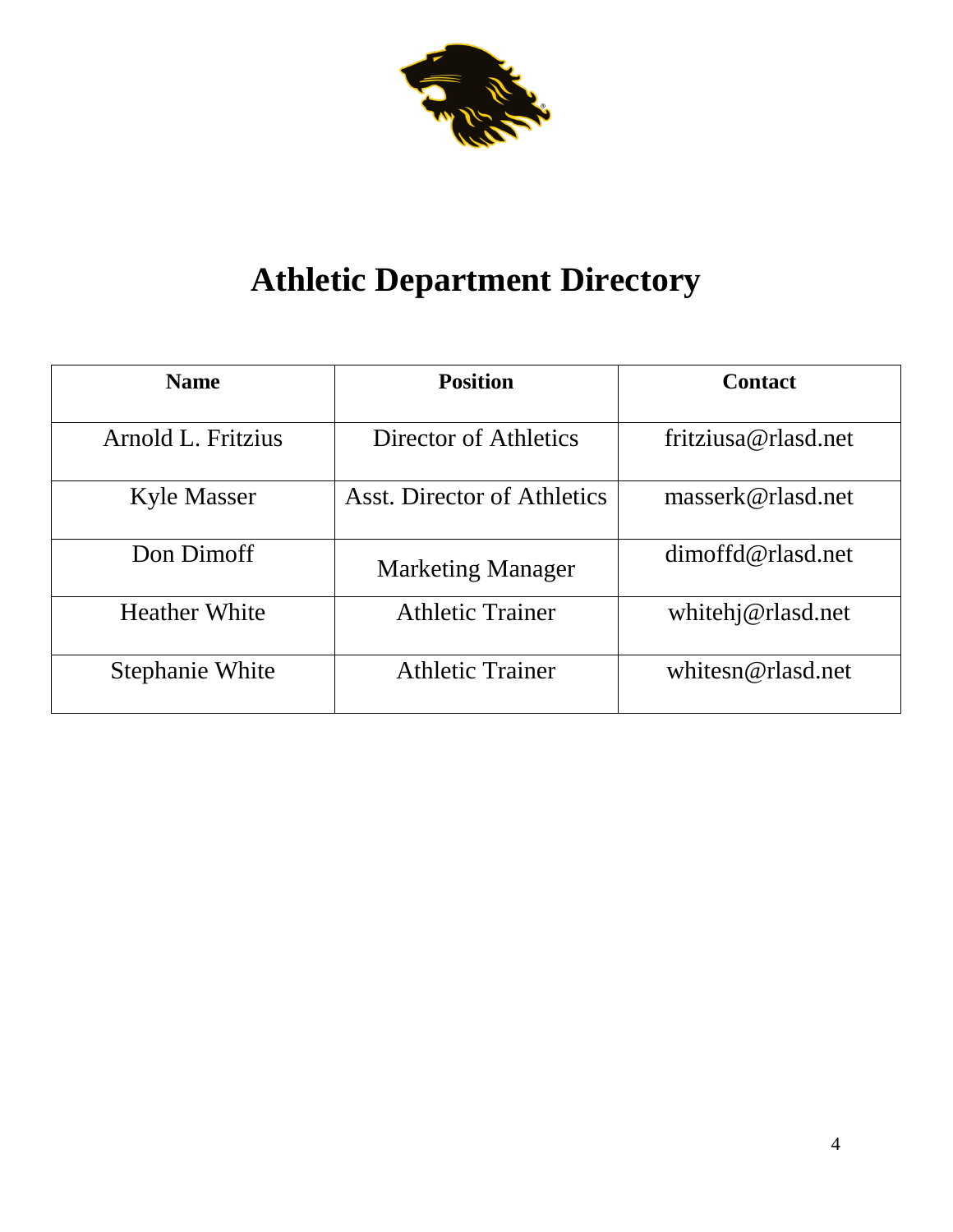

# **Fall Sports**

#### **Cheerleading Football**

| Madeline Clark      | Varsity | clarkmm@rlasd.net |
|---------------------|---------|-------------------|
| <b>Brooke Stern</b> |         | sternbh@rlasd.net |

#### **Cross Country Varsity Coed**

Home Field- Copper Beach

| Matt<br>/erner | Varsity Head Coach | wernerm@rlasd.net |
|----------------|--------------------|-------------------|
|                |                    |                   |

#### **Cross Country Junior High**

| Chad Brown | Jr. High Head Coach | chadnbran2@gmail.com |
|------------|---------------------|----------------------|
|------------|---------------------|----------------------|

#### **Field Hockey Varsity/JV**

Home Field- Horn Field; Field Hockey/Softball Field

| Carol Gillmen | Head Coach             | gillmenc@rlasd.net |
|---------------|------------------------|--------------------|
| Sara Runkle   | <b>Assistant Coach</b> | 717-781-4634       |

#### **Field Hockey Junior High**

Home Field- JH Lower Field, Field Hockey/Softball Field

| <b>Tracey Cantabene</b> | Head Coach | tcantabene@gmail.com |
|-------------------------|------------|----------------------|
|                         |            |                      |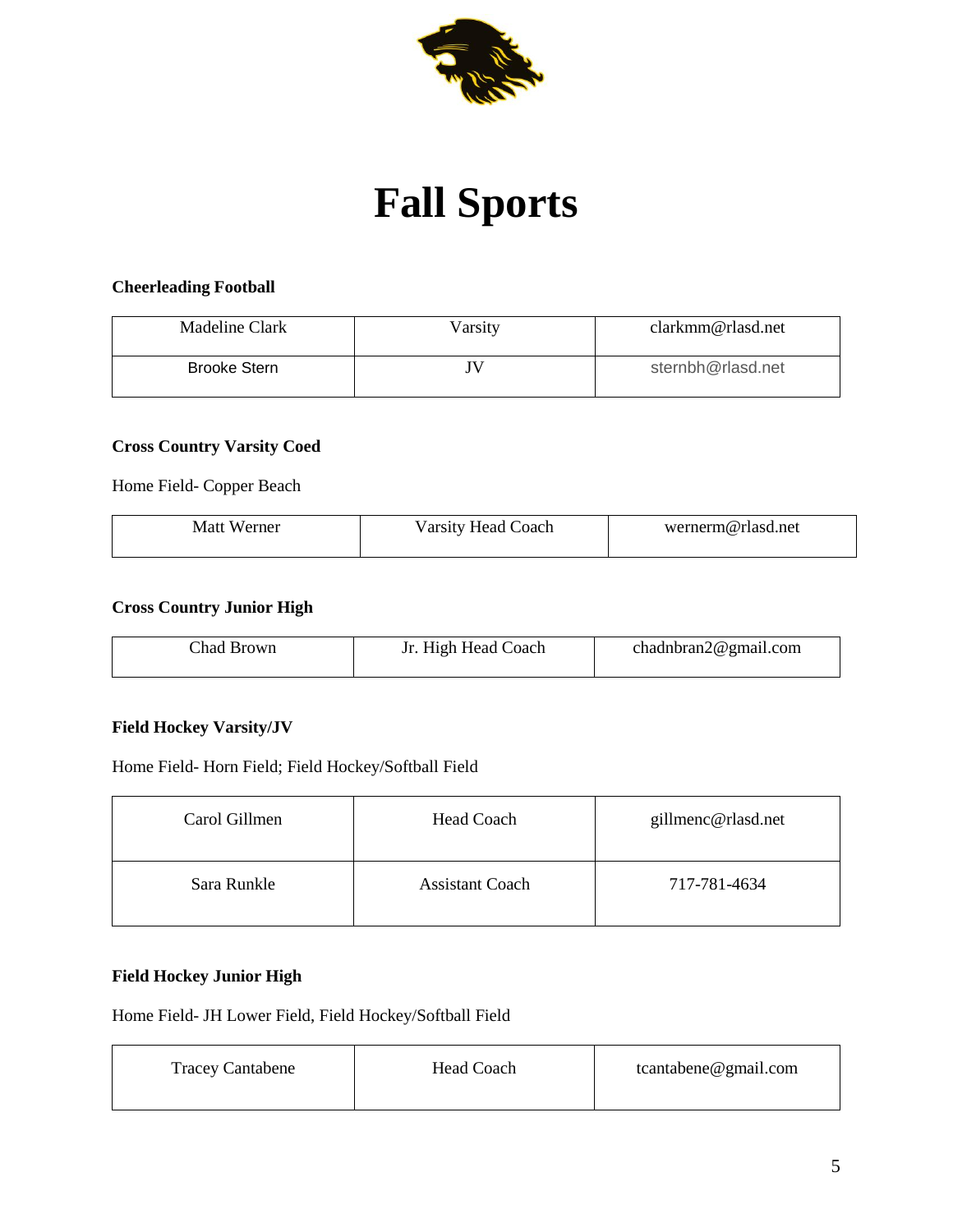

#### **Football Varsity/JV**

Home Field- Horn Field

| <b>Jesse Shay</b>   | Head Coach             | shayj@rlasd.net          |
|---------------------|------------------------|--------------------------|
| Jeremy Granger      | <b>Assistant Coach</b> | granger@rlasd.net        |
| <b>Taylor Green</b> | <b>Assistant Coach</b> | tgreen $7107$ @gmail.com |

#### **Football 9th, 8th**

Home Field- Horn Field

| Denny Dennison | 9 <sup>th</sup> Grade Head Coach | denny.dennison@constellation.com |
|----------------|----------------------------------|----------------------------------|
| Randy Fizer    | <sup>8th</sup> Head Coach        | rfizer1450@comcast.net           |

Golf Home Course – Heritage Hills

| Rob Frey   | Co-Head Coach | Rob.Frey@rmsmortgage.com |
|------------|---------------|--------------------------|
| Don Dimoff | Co-Head Coach | $dimoffd@r$ lasd.net     |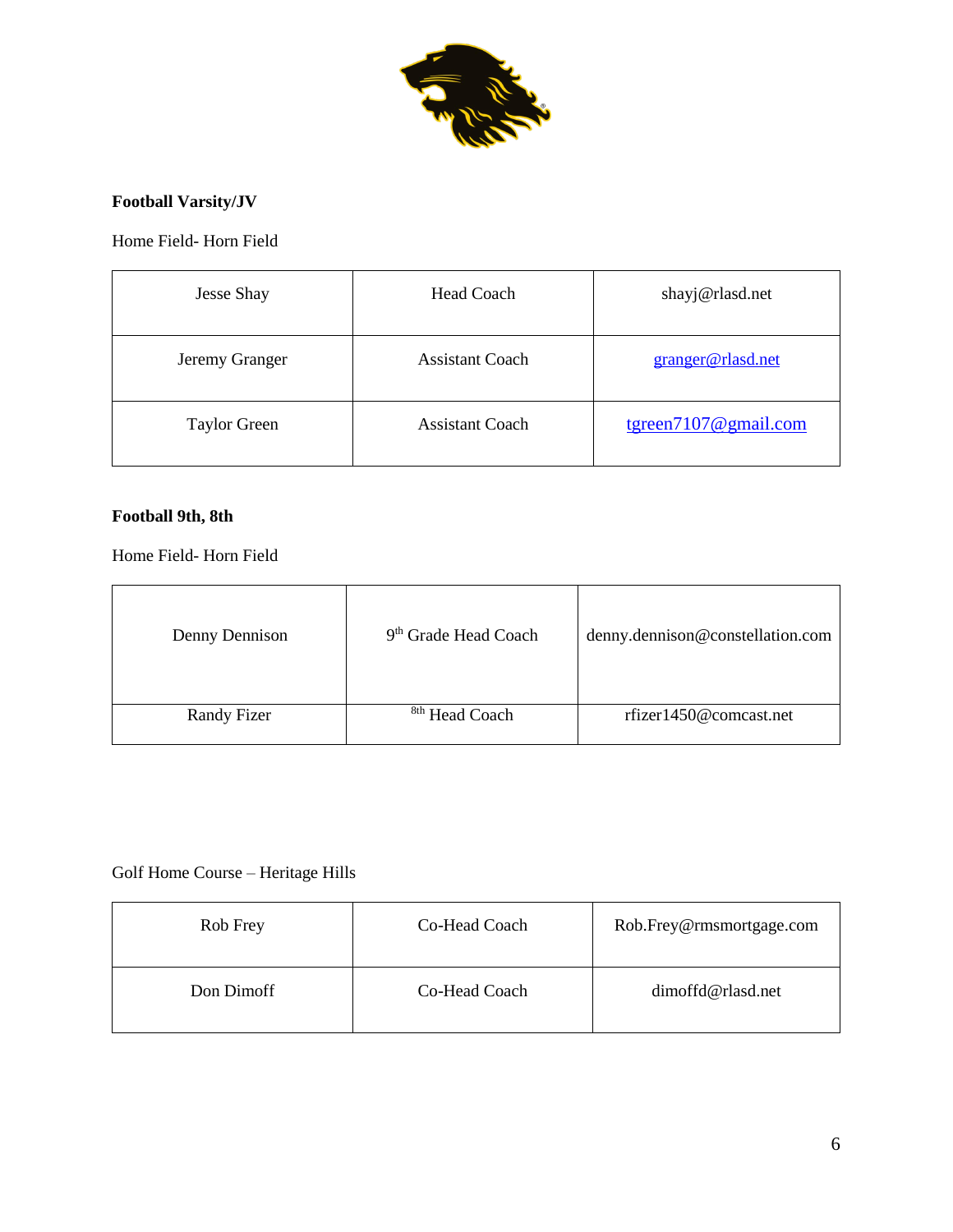

#### **Soccer Boys Varsity/JV**

Home Field- Horn Field, Soccer Field 13

| Mike Watt  | Head Coach             | Utdfan@comcast.net |
|------------|------------------------|--------------------|
| Sam Cooley | <b>Assistant Coach</b> | Cooleys@rlasd.net  |

#### **Soccer Girls Varsity/JV**

Home Field- Horn Field, Soccer Field 13

| John Young   | Head Coach | youngjw@rlasd.net |
|--------------|------------|-------------------|
| Jenna Knaper | JV Coach   | knaperj@rlasd.net |

#### **Tennis Girls**

Home Court - High School Tennis Courts

| Miller<br>$\sim$<br>$1$ roy | : Head<br>`oach | troymiller.rlta@gmail.com |
|-----------------------------|-----------------|---------------------------|
|-----------------------------|-----------------|---------------------------|

#### **Volleyball Girls Varsity/JV**

Home Court - Fitzkee Athletic Center

| Cameron Tome | Head Coach      | tomec@rlasd.net        |
|--------------|-----------------|------------------------|
| Kady McCoy   | <b>JV</b> Coach | kadi.mccoy@comcast.net |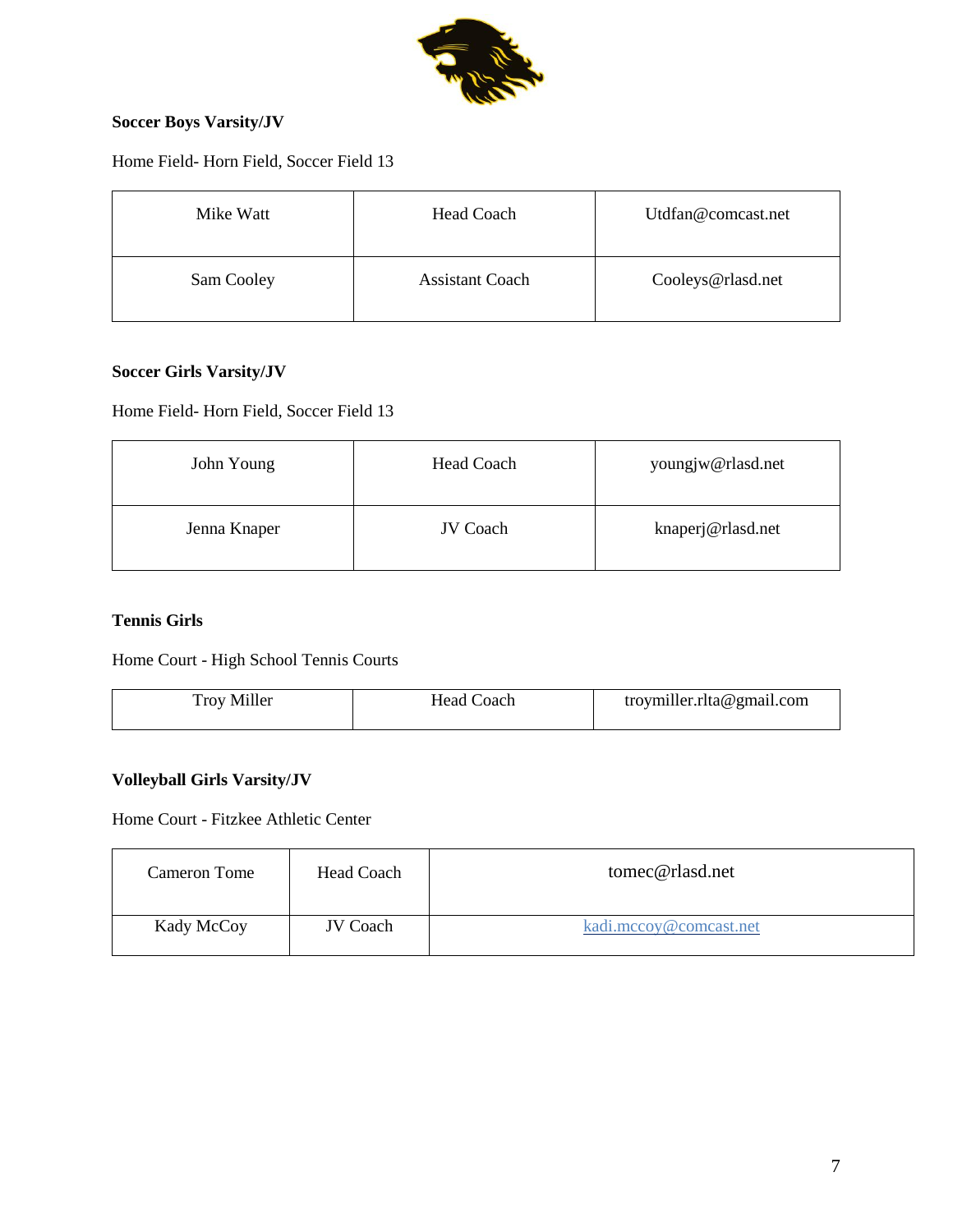

#### **Basketball Boys Varsity/JV**

Home Court - Fitzkee Athletic Center

| schmehls@rlasd.net<br>Steve Schmehl<br>Head Coach |  |
|---------------------------------------------------|--|
|---------------------------------------------------|--|

#### **Basketball Girls Varsity/JV**

Home Court - Fitzkee Athletic Center

| Don Dimoff | <b>Head Coach</b> | Dimoffd@rlasd.net |
|------------|-------------------|-------------------|
|------------|-------------------|-------------------|

#### **Basketball Boys Junior High**

Home Field- Junior High GYM

| Freshmen              | Jared Flay        | flayj@rlasd.net        |
|-----------------------|-------------------|------------------------|
| 8 <sup>th</sup> Grade | Daniel Longnecker | longneckerdl@rlasd.net |

#### **Basketball Girls Junior High**

Home Field- Junior High GYM

| Nicole Myers          | Head Coach  | nmyers128@gmail.com          |
|-----------------------|-------------|------------------------------|
| 8 <sup>th</sup> Grade | Hannah Kuhn | hannahkuhn $2121@$ gmail.com |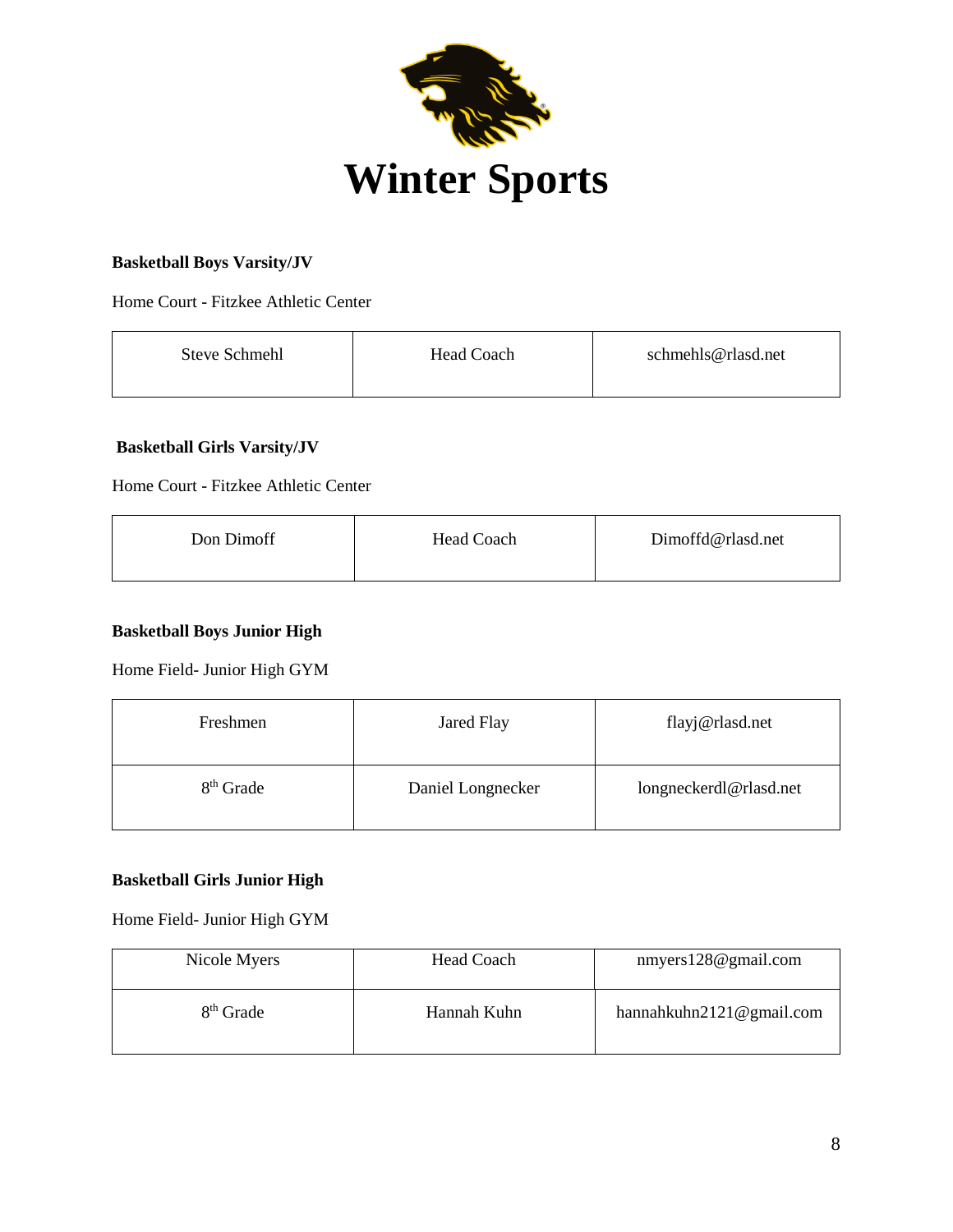

#### **Cheerleading Basketball**

| $\alpha$<br>Nett<br>$\mathbf{m}$<br>$\sim$ | oach<br>неас<br>_______<br>. | net |
|--------------------------------------------|------------------------------|-----|
|                                            |                              |     |

#### **Cheerleading JH Basketball**

| <b>TBD</b> | Head<br>Coach |  |
|------------|---------------|--|
|            |               |  |

#### **Cheerleading Varsity Wrestling**

| Barbara<br>Ede | Head Coach | Edeb@rlasd.net |
|----------------|------------|----------------|
|                |            |                |

#### **Cheerleading JH Wrestling**

| mr<br>עט ג | . н.<br>વખા<br> |  |
|------------|-----------------|--|
|            |                 |  |

#### **Swimming**

Home Venue - High School Swimming Pool

|                |            | Hannah Coligan           |
|----------------|------------|--------------------------|
| Hannah Coligan | Head Coach | coligan.hannah@gmail.com |
|                |            |                          |

#### **Wrestling**

Home Venue – Old Gym(Wrestling Gym)

| Matt Helwig | <b>Varsity Head Coach</b> | helwigm@rlasd.net |
|-------------|---------------------------|-------------------|
|             |                           |                   |

#### **Wrestling Junior High**

Home Venue – Old Gym(Wrestling Gym)

| Gary Atiyeh | Head Coach | Gary.Atiyeh@gmail.com |
|-------------|------------|-----------------------|
|             |            |                       |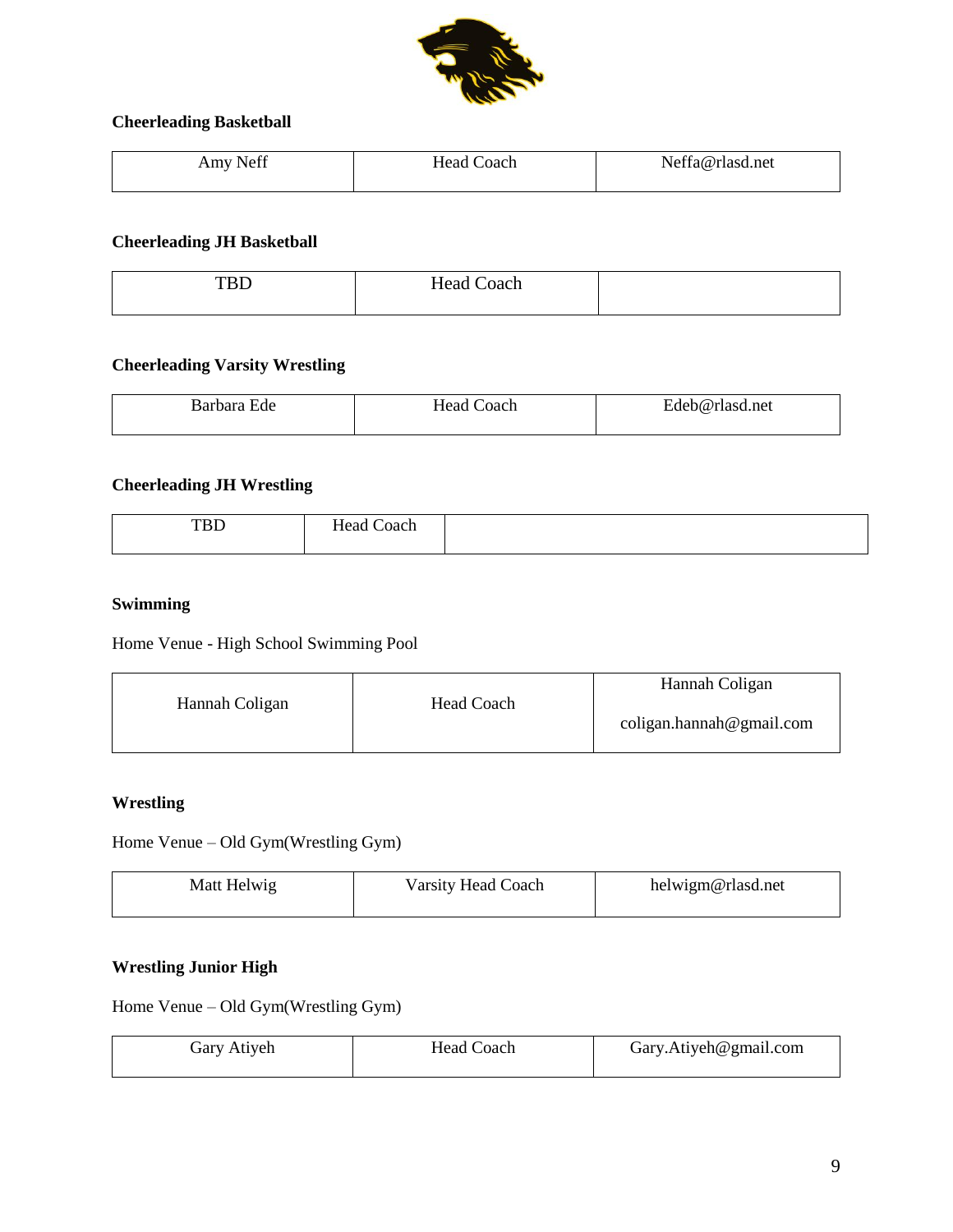

#### **Bowling**

Home Field- Red Lion Bowling Lanes

| -<br>. | -<br>Head C<br>`oach |  |
|--------|----------------------|--|
|        |                      |  |

# **Spring Sports**

#### **Baseball Varsity/JV**

Home Field- Horn Field

| Kevin Lawrence | Head Coach | kevin.lawrence@sycsd.org |
|----------------|------------|--------------------------|
|                |            |                          |

#### **Lacrosse Boys Varsity/JV**

Home Field- Horn Field, Soccer/Lax Field

| Pat Stafford | Head Co<br>Coach | pstafford1977@yahoo.com |
|--------------|------------------|-------------------------|
|              |                  |                         |

#### **Lacrosse Girls Varsity/JV**

Home Field- Horn Field/Junior High Lower Field

#### **Softball Varsity/JV**

Home Field- Softball Field

| jould<br>steve | Jead<br>`oach<br>. | Goulds@rlasd.net |
|----------------|--------------------|------------------|
|                |                    |                  |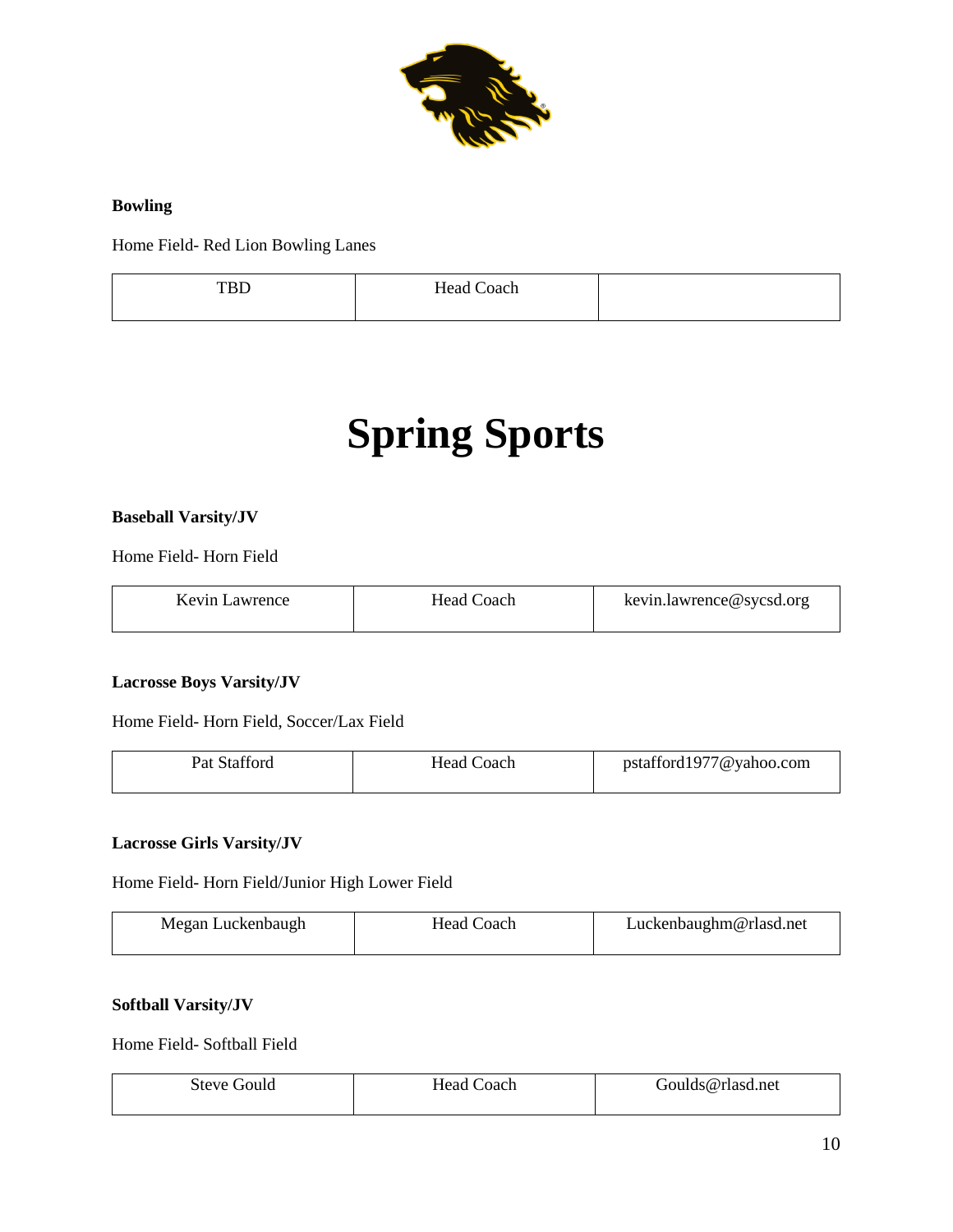

#### **Tennis Boys**

Home Court - High School Tennis Courts

| <b>Troy Miller</b> | Head Coach | troymiller.rlta@gmail.com |
|--------------------|------------|---------------------------|
|                    |            |                           |

#### **Track Boys Varsity**

Home Venue - High School Track

| <b>Todd Barshinger</b> | Head Coach             | barshingert@rlasd.net |
|------------------------|------------------------|-----------------------|
| Matt Werner            | <b>Assistant Coach</b> | dennishms@rlasd.net   |

#### **Track Girls Varsity**

#### Home Venue - High School Tack

| Jason Smith | <b>Head Coach</b> | Rllions75@aol.com |
|-------------|-------------------|-------------------|
|             |                   |                   |

#### **Track Junior High**

Home Venue - High School Track

| Steven Durchin | <b>Head Coach</b> | durchins@rlasd.net |
|----------------|-------------------|--------------------|
|                |                   |                    |

#### **Volleyball Boys Varsity/JV**

Home Court - Fitzkee Athletic Center

| Rick'<br><b>Corbert</b> | Head<br>`oach | ratorbert@comcast.net |
|-------------------------|---------------|-----------------------|
|                         |               |                       |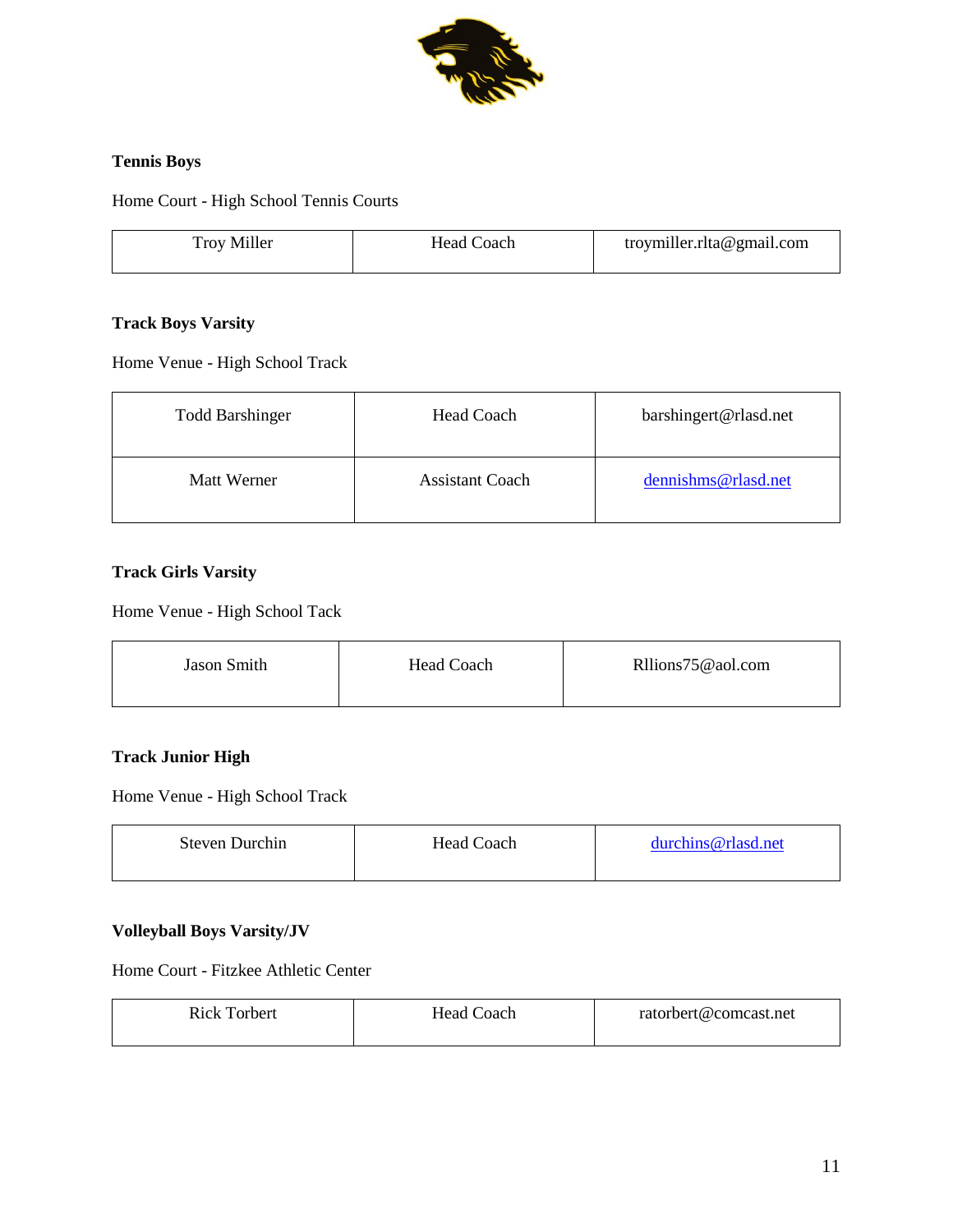

#### **Volleyball Girls Junior High**

Home Court - Junior High GYM

Head Coach

# **Events Staff**

### **Game Manager Responsibilities**

The goal of the game manager is to ensure that the athletic event runs smoothly, overseeing the event workers, the event, the officials and the fans. At all events you should greet the opposing teams' coaches and the officials letting them know that you are the event manger. If an emergency should arise, follow the appropriate channels, i.e. contacting a trainer or dialing 911. Make sure to also contact the Director of Athletics, Assistant Director of Athletics or a principal.

#### **Football**

- Assure field is set up for game
- If it is an evening game, the lights must be turned on and turned off at the end of the game. The custodial staff will usually operate the lights after the completion of the contest. See that everyone exits the field/stadium safely after the game.
- Collect the moneybox at the end of halftime of the final game of the evening. The ticket seller may also lock it in the ticket booth until the end of the game.
- Greet the officials and opposing teams coach letting them know that you are the game manager.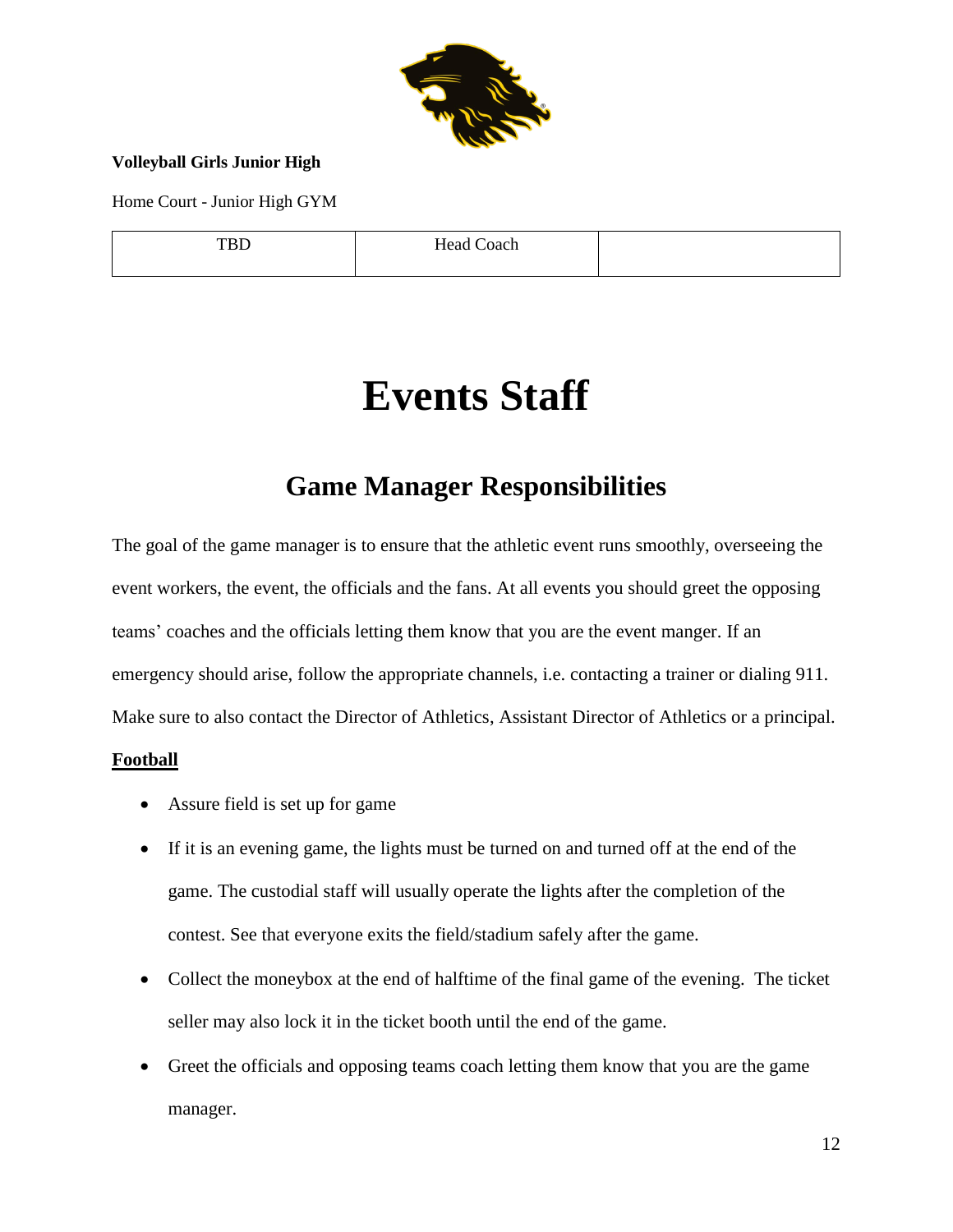

• Take the moneybox to room D119. The athletic key will open the door.

#### **Field Hockey, Soccer, Lacrosse, Softball, and Baseball**

- Greet the officials and opposing teams coach letting them know that you are the game manager.
- Manage the fans and help with security.

#### **Volleyball, Basketball, Swimming, and Wrestling**

- Greet the officials and opposing teams coach letting them know that you are the game manager. You may also need to give keys to coaches and guide them to their team rooms. The officials will also need keys and a team room.
- Collect the moneybox at the start of the third quarter of the varsity basketball contest. Collect at 8:15-8:30 for wrestling and after the first varsity game for volleyball.
- The ticket takers may stop taking tickets at the same time.
- Make sure that the varsity club members know what is in the concessions stand, i.e. prices, food and drink available. Also make sure they check in with concession manager or the adult who will be supervising them.
- There should be **no food or drink** in the Fitzkee Athletic Center.
- Return the ticket box to room D119.
- You may leave when the game/meet is over and the location is empty.

#### **Cross Country / Tennis / Track and Field**

- Enjoy the event and monitor the fans/athletes.
- Report to PIAA official.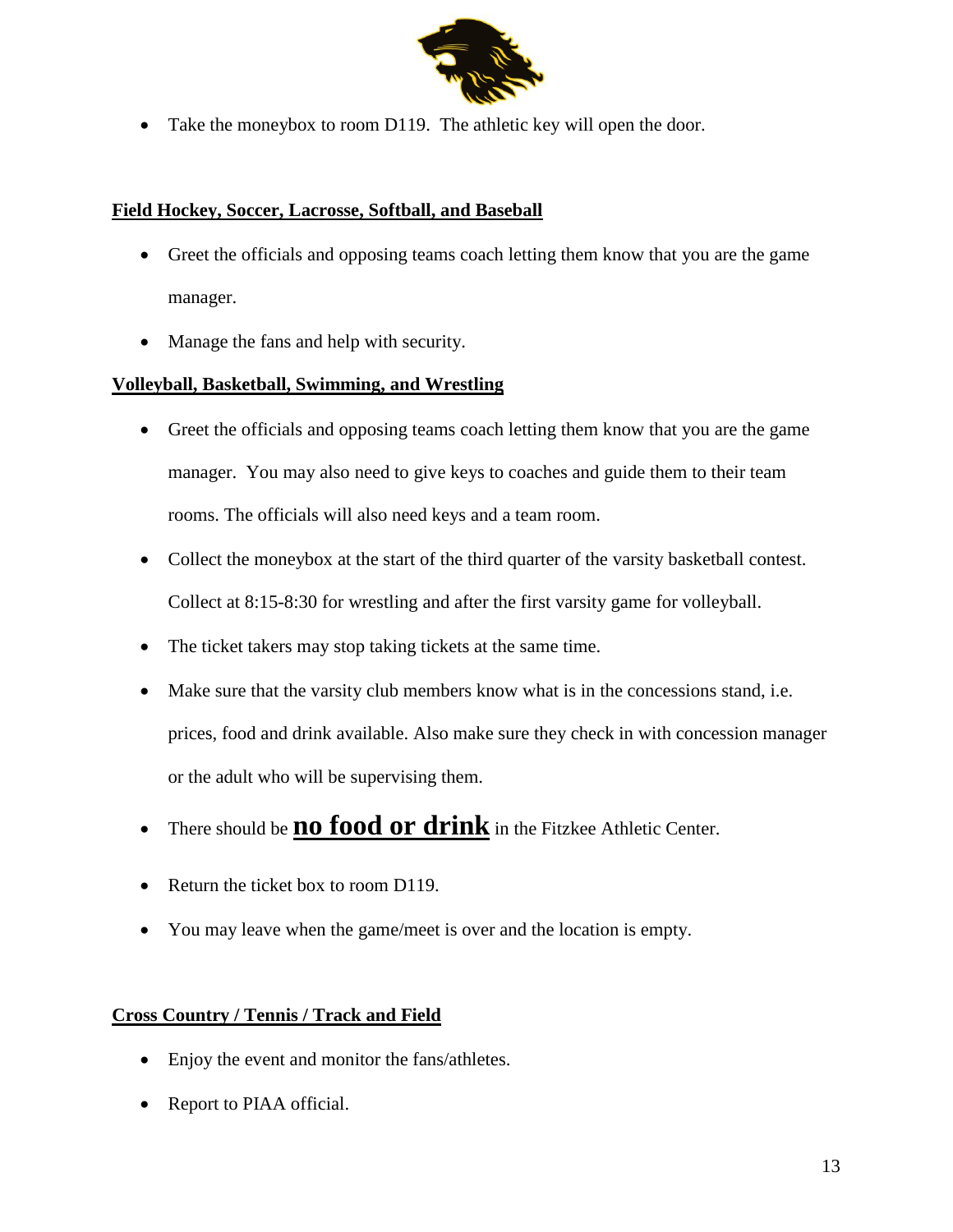

## **Clock/Score Keepers/Announcers Responsibilities**

- Report 20 minutes prior to start of event (Football announcer and scoreboard operator 45 minutes). \*\**Varsity & JV Clock operators must report to Head Official ½ hour prior to kickoff*
- Report Scores (Fax) to proper agencies (YDR, Television Stations)
- Check sheet for length of quarters, halftime, etc.
- Must announce sportsmanship, expectation, and marketing promotion.

#### **Track Workers:**

- See Game Manager to receive individual instruction. PIAA officials are also good liaisons.
- Report by 3:30 to track to receive clipboard and instructions, start time is 3:45pm.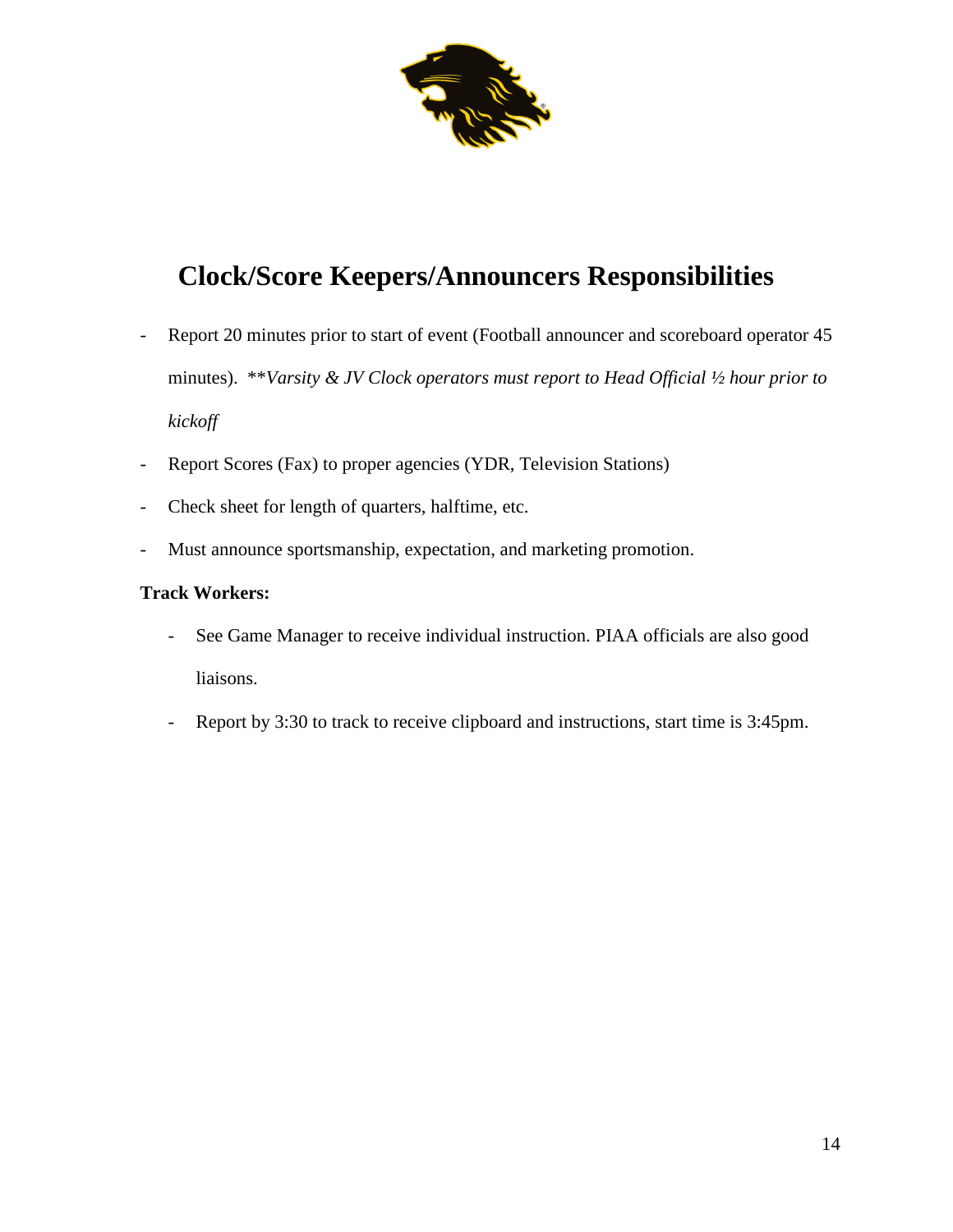

# **Football**

| Varsity:                                                | Quarters-12 min                                                   |
|---------------------------------------------------------|-------------------------------------------------------------------|
|                                                         | Halftime-15 min                                                   |
|                                                         | 3 minute warm up at the end of halftime for all football contests |
| JV:                                                     | Quarters-12min                                                    |
|                                                         | Halftime-10 min                                                   |
| 9 <sup>th</sup> :                                       | Quarters-10 min                                                   |
|                                                         | Halftime-10 min                                                   |
| $7th/8th$ :                                             | Quarters-8 min                                                    |
|                                                         | Halftime-8 min                                                    |
| $\mathbf{C}_{\mathbf{A}\mathbf{A}\mathbf{A}\mathbf{B}}$ |                                                                   |

### **Soccer**

| Varsity: | 40 minute halves |
|----------|------------------|
|          |                  |

JV: 30 minutes halves

10 minute halftime for both varsity and junior varsity

# **Field Hockey**

- Varsity: 30 minutes halves
- JV: 25 minutes halves

10 minute halftime for both varsity and junior varsity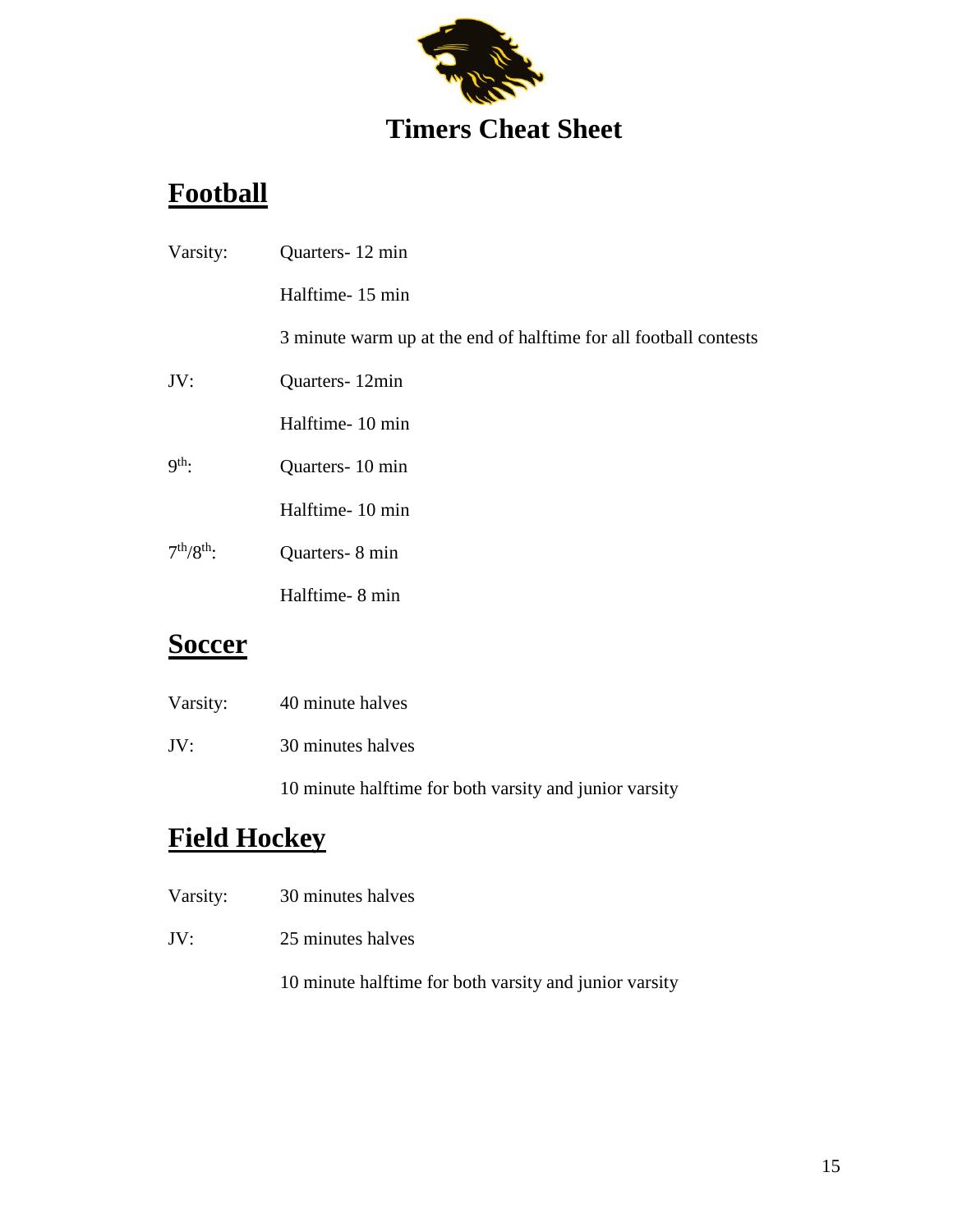

boys and girls lacrosse

# **Lacrosse**

Boys:

| Varsity: | Quarters-12 min                  |  |
|----------|----------------------------------|--|
|          | Halftime-10 min                  |  |
| JV:      | Quarters-10 min                  |  |
|          | Halftime-10 min                  |  |
| Girls:   |                                  |  |
| Varsity: | 25 minute halves                 |  |
|          | 7 minute halftimes               |  |
| JV:      | 20 minute halves                 |  |
|          | 5 minute halftime                |  |
|          | 5 Minutes between games for both |  |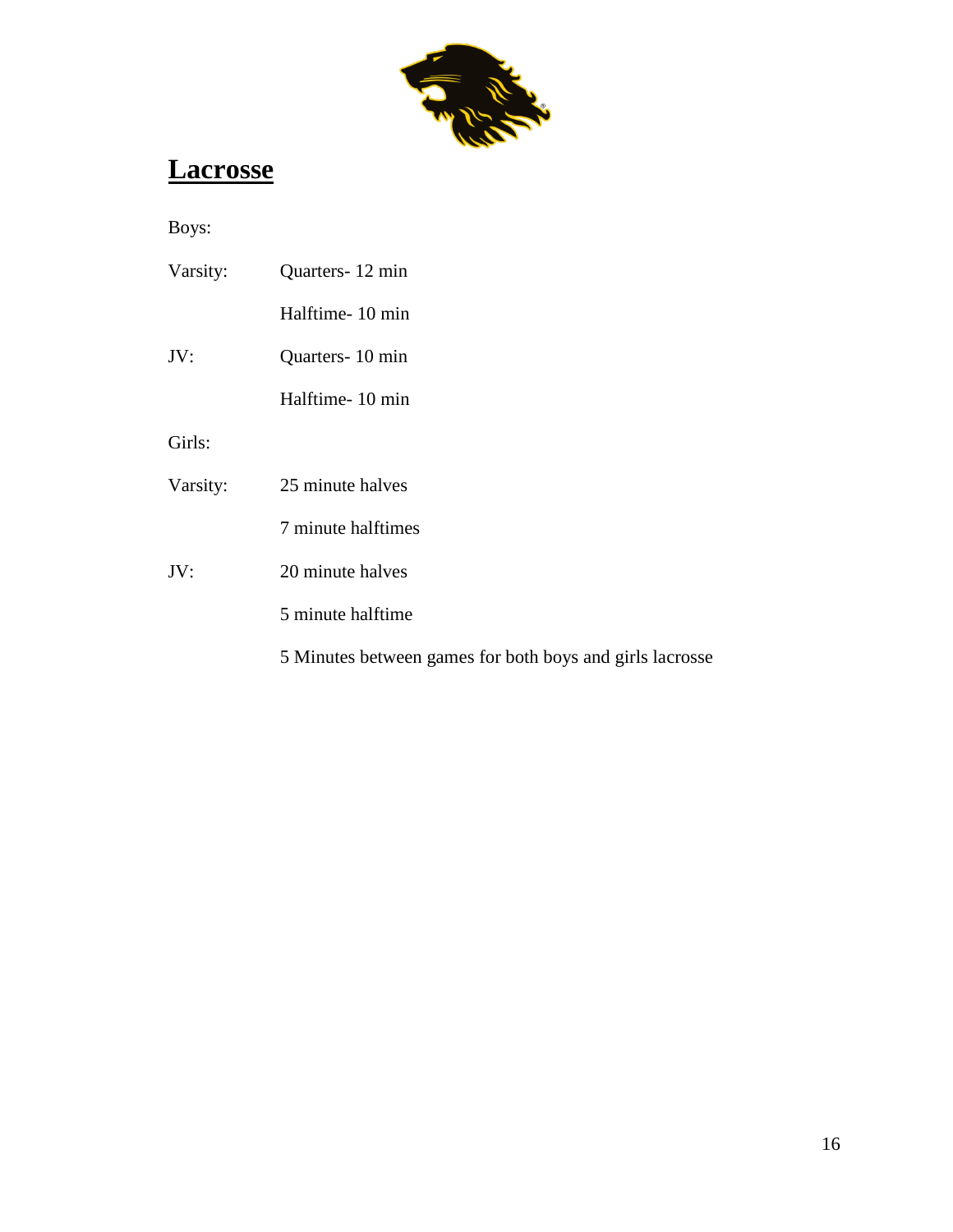

### **Security Personnel Responsibilities**

- Report 30 minutes prior to the start of the  $1<sup>st</sup>$  game unless told otherwise
- Watch flow of traffic, try to keep things moving
	- o Indoor: No one may cross under baskets during basketball games
	- o Help direct spectators to seats
	- o No food or drink in Athletic Center/Gyms
	- o Outdoor: No pets allowed on school grounds.
	- o No standing in front of cheerleaders (football)
	- o At Horn Field (Baseball) no one should be in outfield, press box/bleachers
	- o Soccer field: No parking in front of access path to field
- Watch for unruly or out of control spectators
- Ensure that there is no tobacco or alcohol use
- No signs are permitted
- Make sure officials are escorted to locker rooms and cars
- If a problem arises please contact administration or officer on duty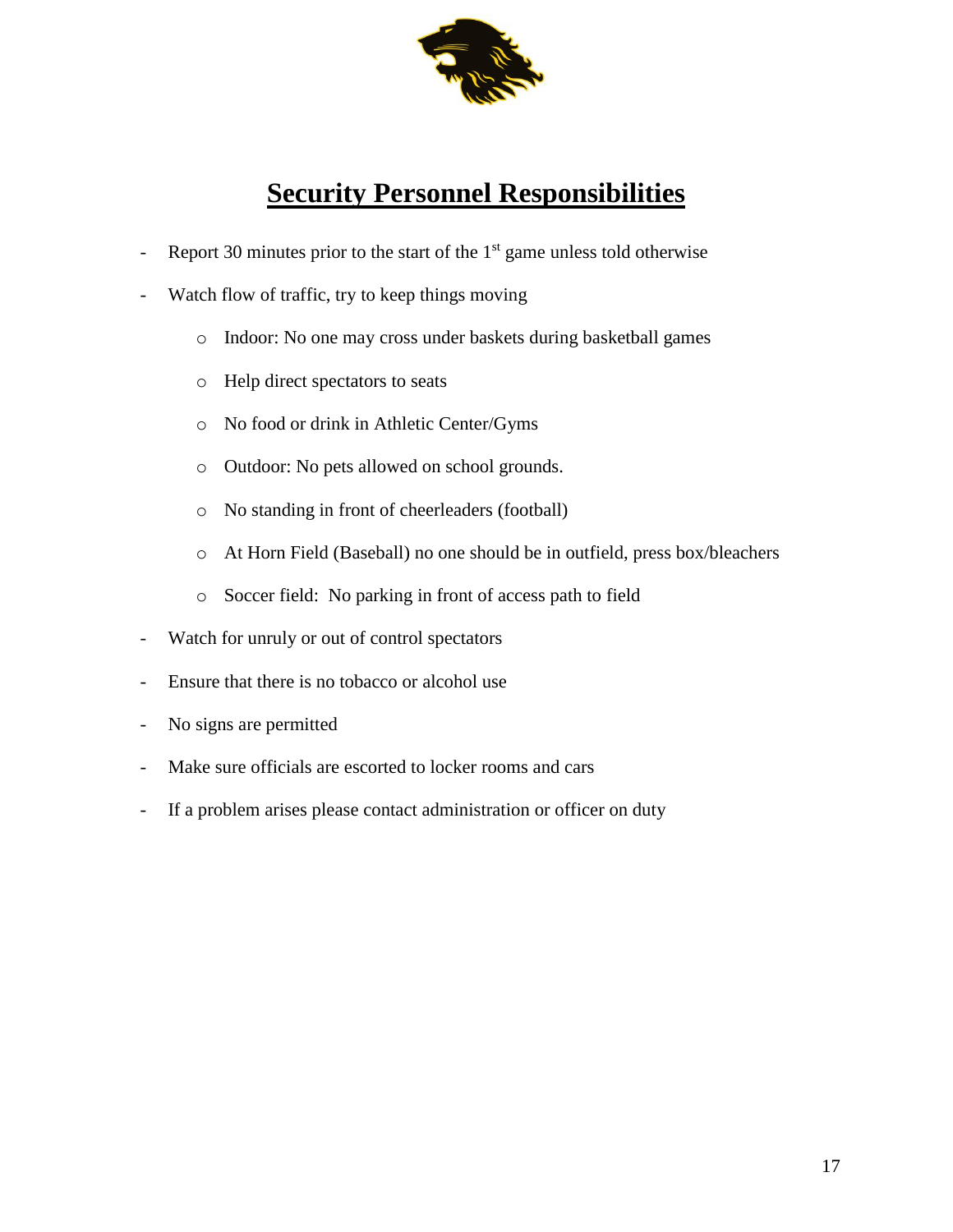

### **Ticket Sellers/Takers Responsibilities**

- Report 45 minutes prior to start of  $1<sup>st</sup>$  game unless told otherwise
- Take ticket or check pass
- **Accepted Passes (unless otherwise noted):** 
	- o District III
	- o YAIAA League passes
	- o Passes for athletes to their sport, ex. Junior High Boys Basketball can attend Varsity Boys Basketball (not girls)
	- o Red Lion Employees
	- o Red Lion Comps
- Count money/reconciliation
- Sell through  $1<sup>st</sup>$  half of Varsity or for Volleyball through  $2<sup>nd</sup>$  game of match
- Baseball through  $4<sup>th</sup>$  inning of  $1<sup>st</sup>$  or  $2<sup>nd</sup>$  game (if doubleheader)
- For multiple event night until half of the second or third game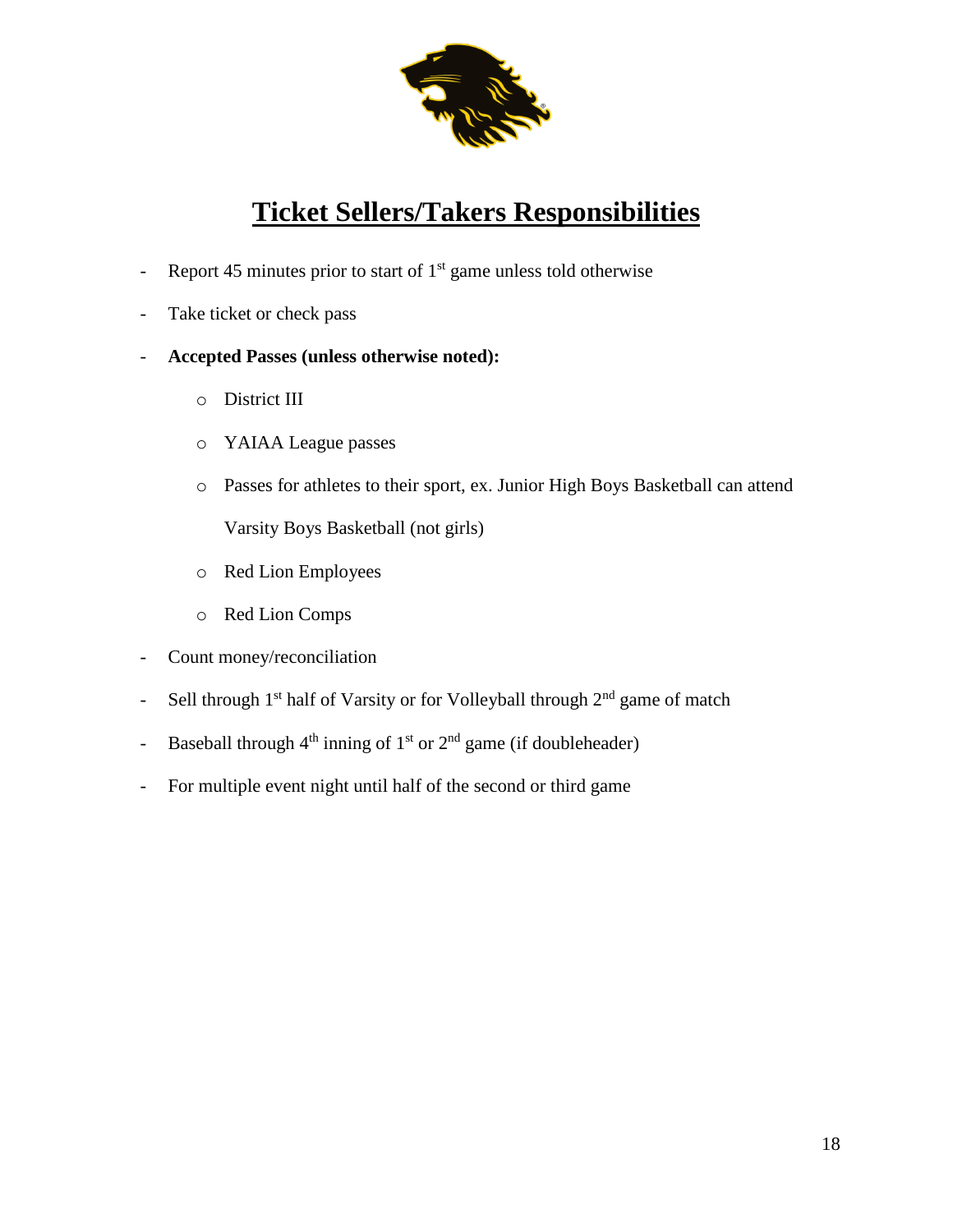

## **Friday Night Football Timeline**

**Venue:** Horn Field (Varsity Football Field)

**Date of Event:** TBA

**Time of Event:** 7:00 PM

**Uniforms:** Red Lion will wear **dark** uniforms. Opponents will wear **white** uniforms.

**Game Manager:** TBA

**Locker Room:** Visiting team will use the old girls PE locker room. An employee will be available to direct you.

**Parking:** Bus parking is available along the backside of the swimming pool entrance. Parking attendants will direct you. Buses may drop team off at backside entrance. Buses then will park at the cafeteria loading docks (2 or less buses), (3 or more) must park at the lower level parking lot behind high school.

**VIP Parking:** Email Kyle Masser [\(masserk@rlasd.net\)](mailto:masserk@rlasd.net) with number of parking spaces needed (Parking Passes will be mailed). These spaces will be available in front of the high school with an assistant to direct you where to park.

**Team Entrances to field**- Red Lion will enter the main gate by the high school. Opponents will enter through the entrance underneath scoreboard, to the left of the high school.

**Band:** The band members and band truck, with equipment, can park in the lot in front of the high school on the "Island". There will be parking attendants to direct you. Our band director is Curtis Crone [\(cronec@rlasd.net\)](mailto:cronec@rlasd.net) 717-246-1611. Please see schedule below for band performance times. Contact Mr. Crone with any questions.

**Ticket Information:** Gates open at 5:30 PM - \$5 Adult / \$3 Student / \$3 Senior Citizen (60 and over). Inter-League Council passes will be accepted.

**Officials:** TBA, Chain Crew #1: TBA, Chain Crew #2: TBA, Chain Crew #3: TBA, Clock Operator: TBA, Referee Liaison: TBA. There will be reserved parking behind the high school. Officials will be able to enter the official's locker room by 4:45 pm.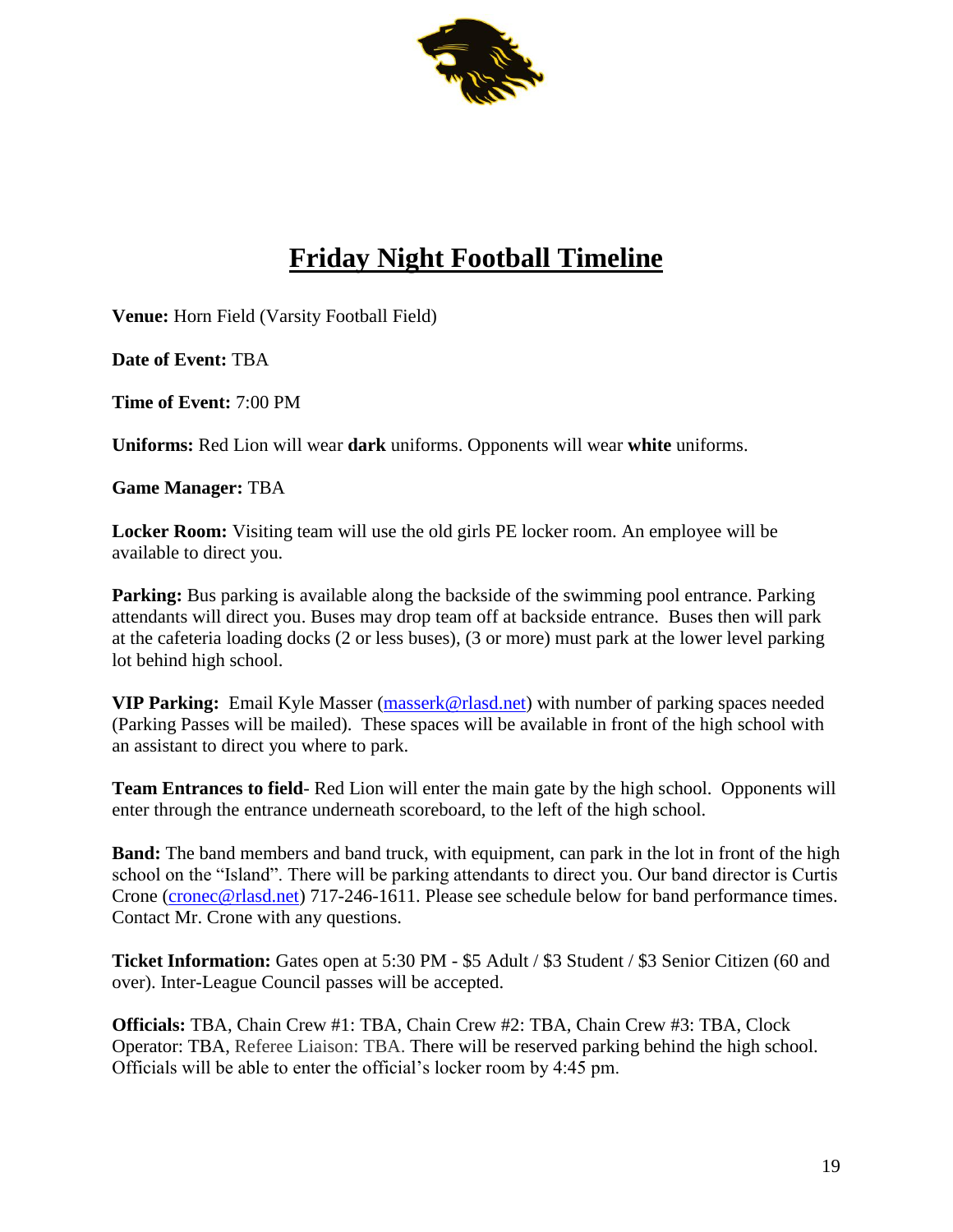

#### **Schedule of Events**

| 5:00 PM                  | $\rightarrow$ Locker rooms open                                  |
|--------------------------|------------------------------------------------------------------|
| 5:30 PM                  | $\rightarrow$ Team warm-up begins / Gates open                   |
| 6:30 PM                  | $\rightarrow$ Team warm-up ends                                  |
| $6:35 - 6:50$ PM         | $\rightarrow$ Red Lion Band Performance                          |
| $6:50 - 6:52$ PM         | $\rightarrow$ Announcements (YAIAA League Regulations)           |
| $6:52 - 6:57$ PM         | $\rightarrow$ Announcement of Starting Line-up (time permitting) |
| $6:57 - 7:00 \text{ PM}$ | $\rightarrow$ National Anthem / Alma Mater – TBA                 |
| 7:00 PM                  | $\rightarrow$ Game Time                                          |
| Halftime                 | $\rightarrow$ Opponents Band to Perform (15 minute halftime)     |
|                          |                                                                  |

### **Friday Night Football Security**

- 1. Ensure that no spectators go out onto the turf. Also, watch for student managers who may try and take food on the sideline. Lastly, try and guide the visiting spectators to the bathrooms behind the concession stands and to their respective side. If requested, handicapped spectators may sit along the fence or by the rock wall.
- 2. Make sure that there are no problems at the ticket windows while there are ticket sales. Once ticket sales have completed, at halftime, move toward the main entrance at Horn Field. Oversee the students who will be inside the gate but not necessarily staying inside of Horn Field.
- 3. Monitor the area at the flagpole.
- 4. Monitor the area on the track, keeping traffic moving. Also watch that students are not going into the wooded area.
- 5. Stand at approximately the 30-yard line and keep people from standing in front of the cheerleaders.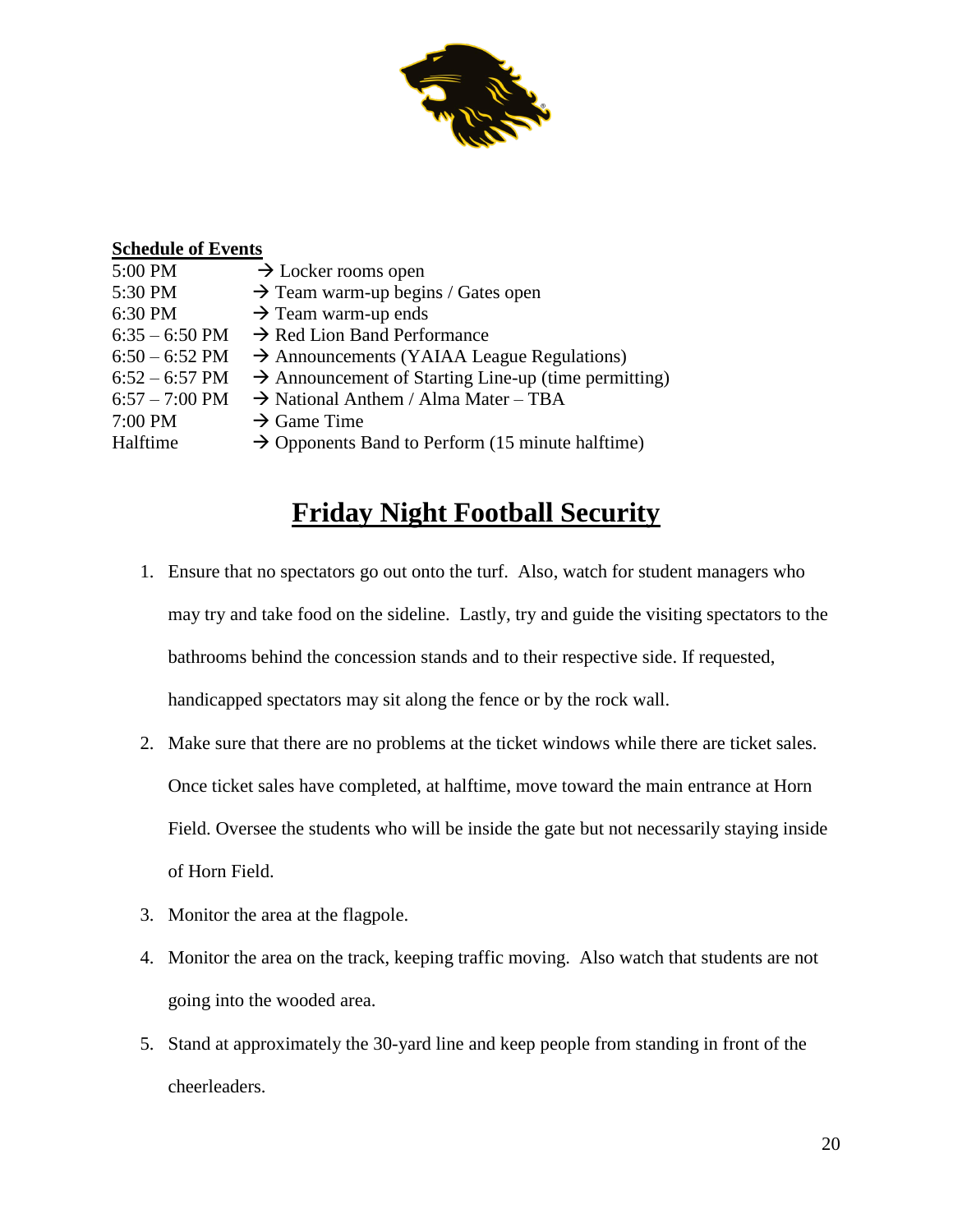

- 6. Make sure that there are no problems at the ticket booth.
- 7. Stand beside the visiting band and assist them as needed and watch the visiting side.
- 8. During the pre-game and beginning of game walk from side to side across the top of the home bleachers in front of the press box. Once the game begins or parking fills stand on the scoreboard side of the bleachers and monitor the spectators.
- 9. Park the cars above the press box and when all spots are taken come in and stand on the flag side of the home bleachers.
- 10. During pregame, assist with the parking of administrators as well as the parking of the visiting band in the area directly in front of Horn Field. Once all buses are parked and all administrators have arrived, the cones may be removed and assistance should be given at the main entrance to Horn Field. Please arrive by 5:15 to help park those buses.
- 11. Assist the officials if necessary, they normally arrive by 5 pm.

### **General security responsibilities: (Always in Staff Security Shirt)**

- Spectators should not be unruly or being disrespectful to the student athletes or officials.
- Keep an eye on groups of students especially toward the top of the stadium.
- No food or drinks, other than water and sports drinks for athletes, is permitted on Horn Field.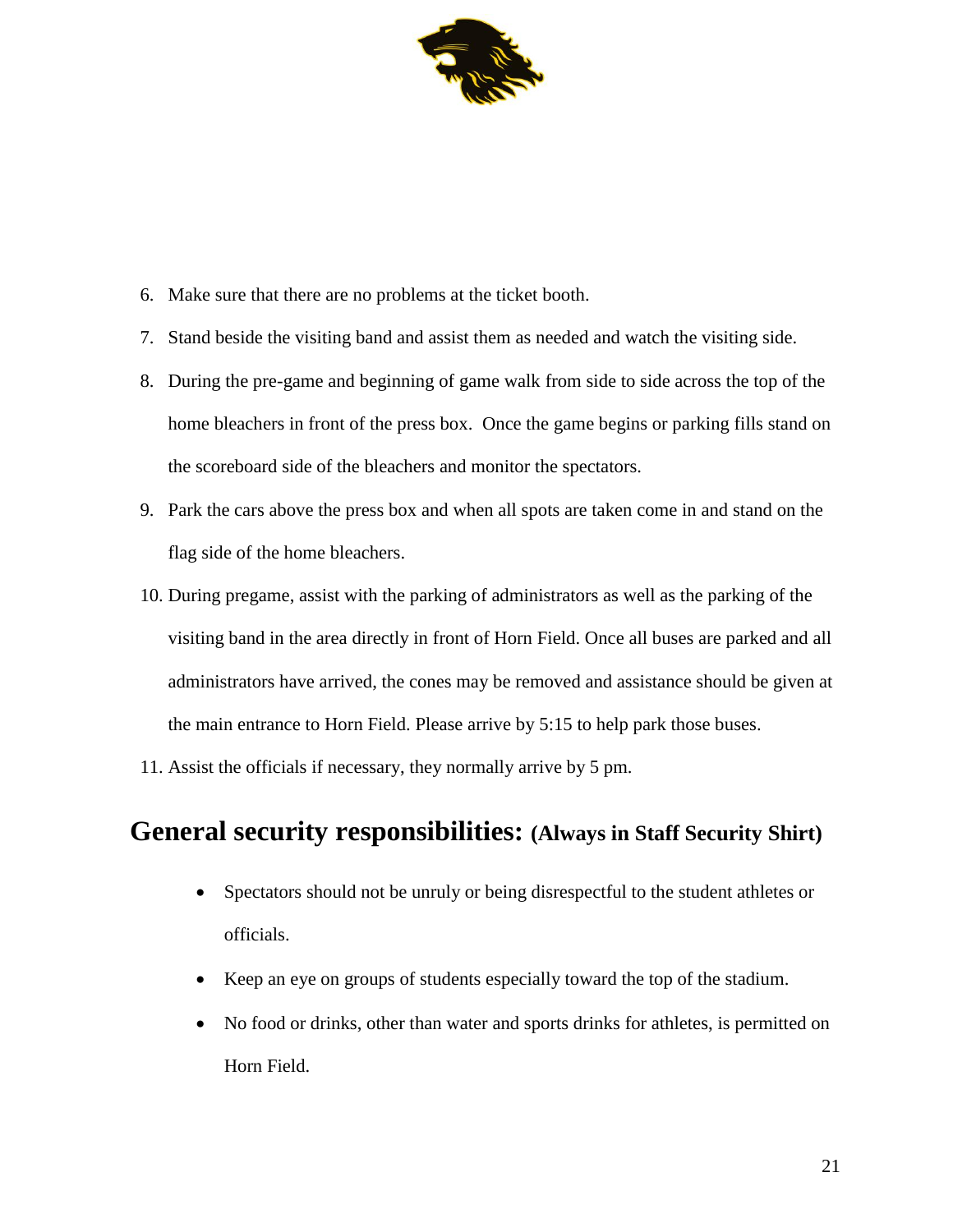

### **Crowd Control Concerns:**



- Additional fencing needs to be added in the indicated areas to control the moving spectators to the visitors stands and to keep them away from the playing area. A rope or chain across these areas would be sufficient. Signs indicating that spectators are not allowed in the indicated areas will make the job a lot easier. The more signs we have the easier it will be to control fans.
- The area behind the visitor's stands has become a place where many students congregate. Spectators should be prohibited from this area to avoid possible problems.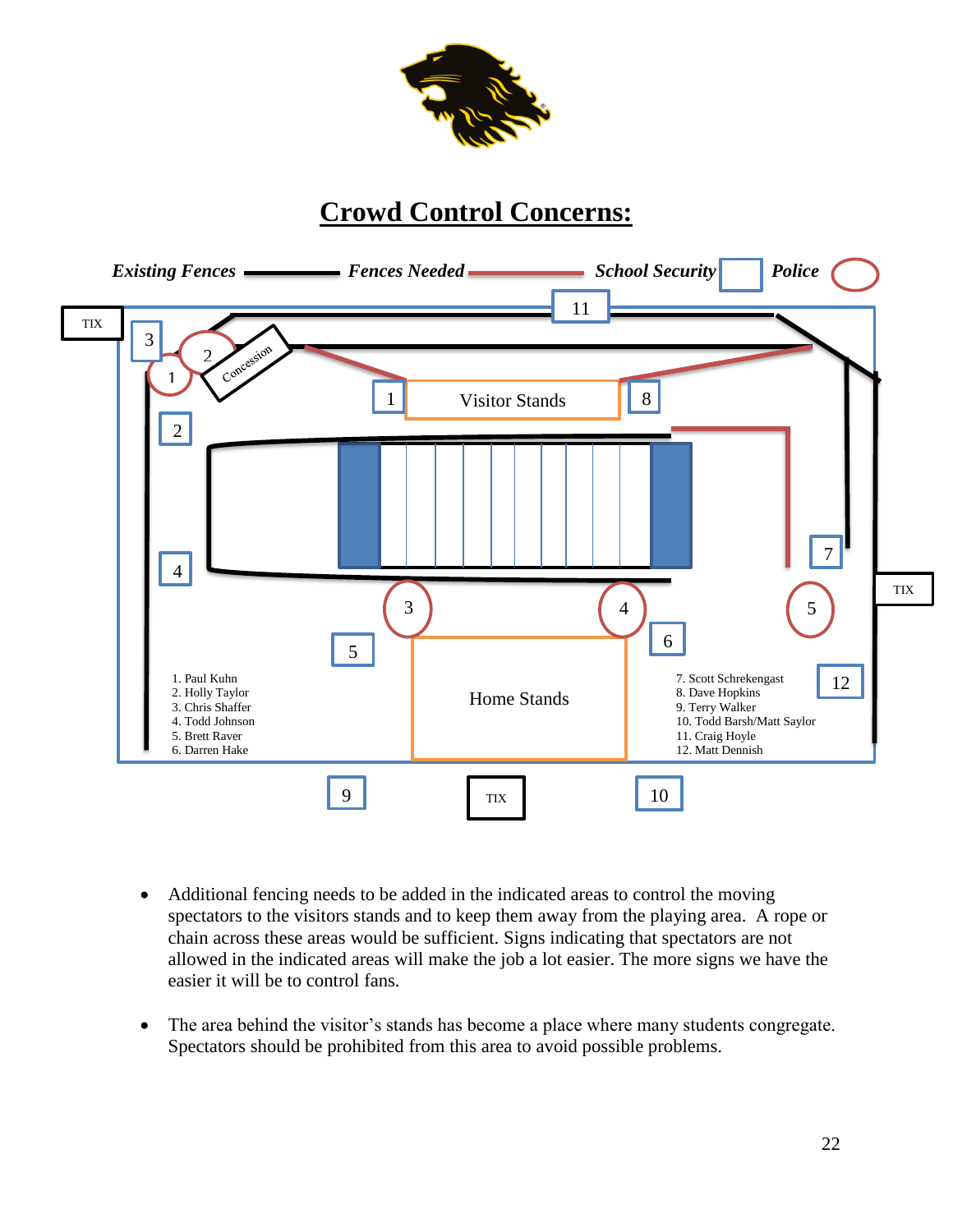

# **Bus Parking**

- **Fitzkee Athletic Center:** Garage driveway or lower basketball courts
- **Field Hockey/Softball Field:** Lower basketball courts
- **Horn Field Parking:** 
	- o **Football:** Café Loading Docks/Lower Basketball courts
	- o **Band Busses:** Park in front of the high school
	- o **Baseball/Lax/Field Hockey games:** Buses park at score board
- **Junior High GYM:** Lower basketball courts
- **Junior High Lower Field:** Lower basketball courts
- **JV Baseball Field:** Pleasant View Elementary parking lot
- **Soccer/Lax Fields:** Lower basketball courts
- **Softball Field:** Lower basketball courts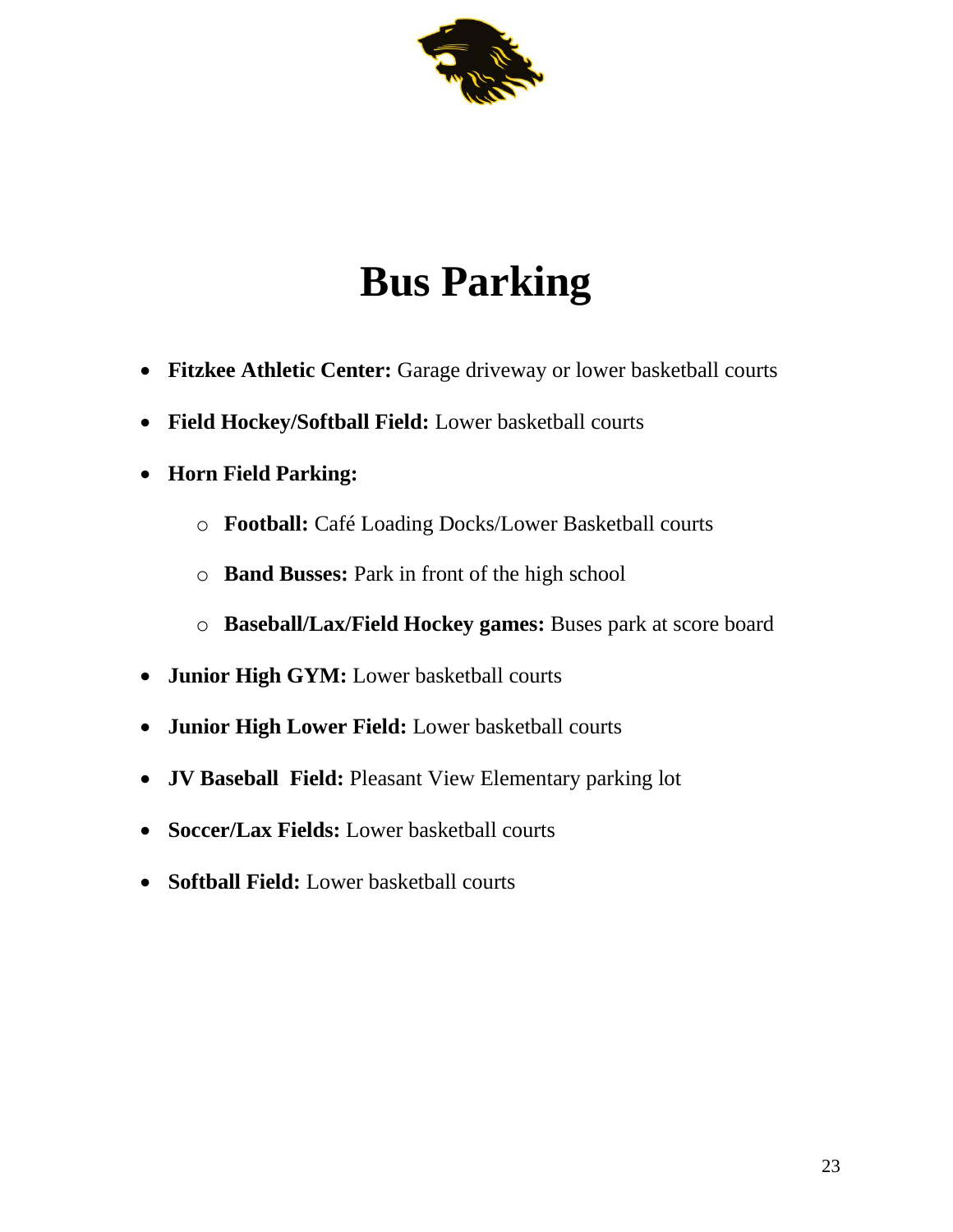

# **Bus Pick-up**

#3 LOBBY

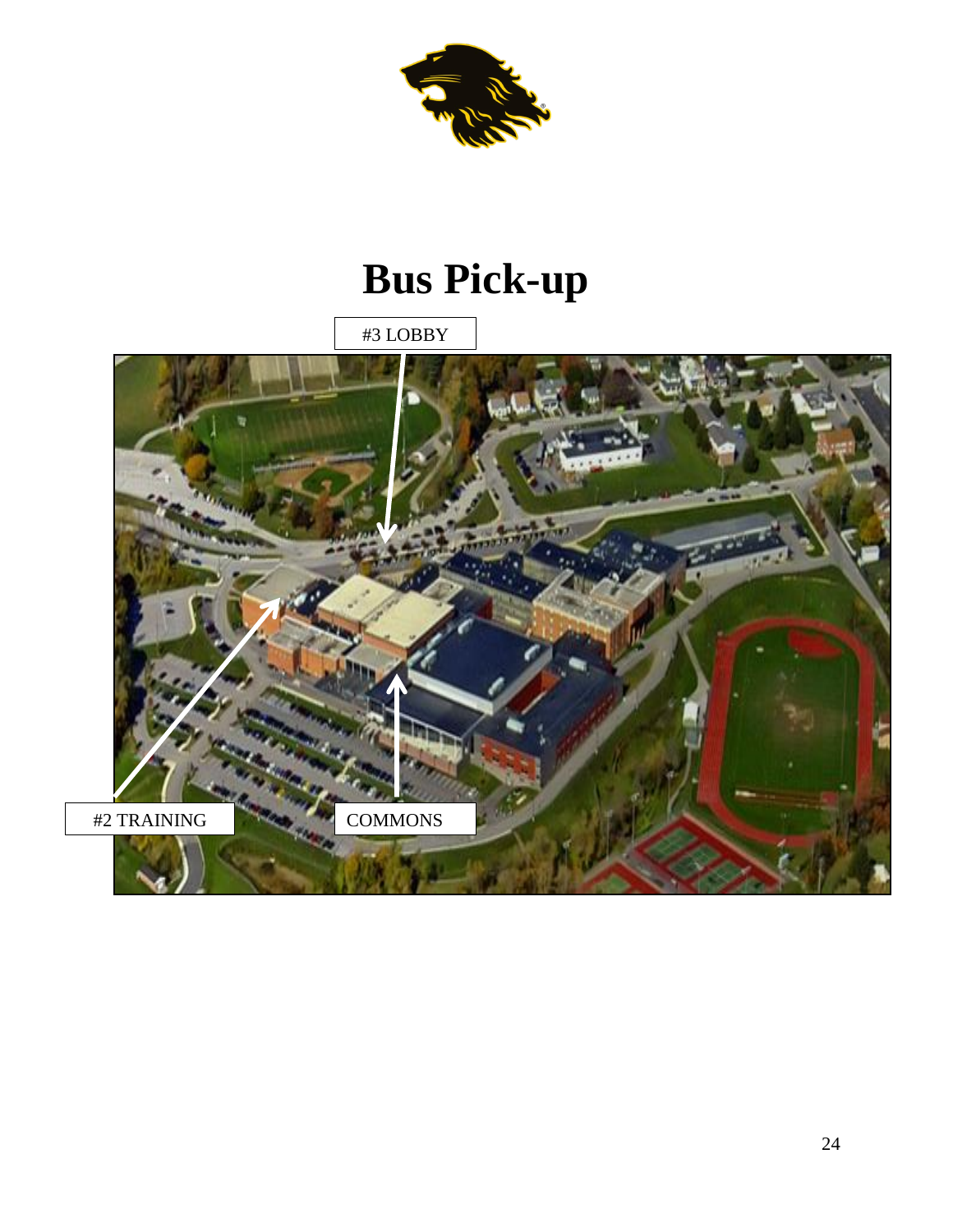

| <b>Season</b> | Year             | <b>Sport</b>           | <b>Location</b>       |
|---------------|------------------|------------------------|-----------------------|
| <b>FALL</b>   |                  |                        |                       |
|               | Varsity/Freshmen | Football               | $#2$ – Training Room  |
|               |                  | <b>Boys Soccer</b>     | #2 – Training Room    |
|               | Varsity/JV       | <b>Field Hockey</b>    | #2 – Training Room    |
|               |                  | <b>Girls Soccer</b>    | $#1 - Commons$        |
|               |                  | <b>Cross Country</b>   | $#1 - Commons$        |
|               |                  | Girls Volleyball       | $#1 - Commons$        |
|               |                  | Cheerleading -         | $#1 - \nCommons$      |
|               |                  | Football               |                       |
|               |                  | Tennis                 | $#1 - \text{Commons}$ |
|               |                  |                        |                       |
| <b>WINTER</b> |                  |                        |                       |
|               | Varsity          | Wrestling              | #2 – Training Room    |
|               |                  | Cheerleading-          | $#1 - Commons$        |
|               |                  | Wrestling              |                       |
|               |                  | Cheerleading -         | $#1 - \nCommons$      |
|               |                  | <b>Basketball</b>      |                       |
|               | Varsity/Freshmen | Girls/Boys             | $#1 - Commons$        |
|               |                  | <b>Basketball</b>      |                       |
|               |                  | Swimming               | $#3 - Pool$           |
|               | Junior High      | Wrestling              | #1 - Training Room    |
|               | (WEEKENDS)       |                        |                       |
| <b>SPRING</b> |                  |                        |                       |
|               | Varsity          | Softball               | $#2$ – Training Room  |
|               |                  | <b>Baseball</b>        | #2 - Training Room    |
|               |                  | Girls/Boys Lacrosse    | #2 - Training Room    |
|               |                  | <b>Boys Volleyball</b> | $#1 - Commons$        |
|               |                  | <b>Boys Tennis</b>     | $#1 - Commons$        |
|               |                  | Boys/Girls Track &     | $#1 - \text{Commons}$ |
|               |                  | Field                  |                       |

 $\overline{\phantom{a}}$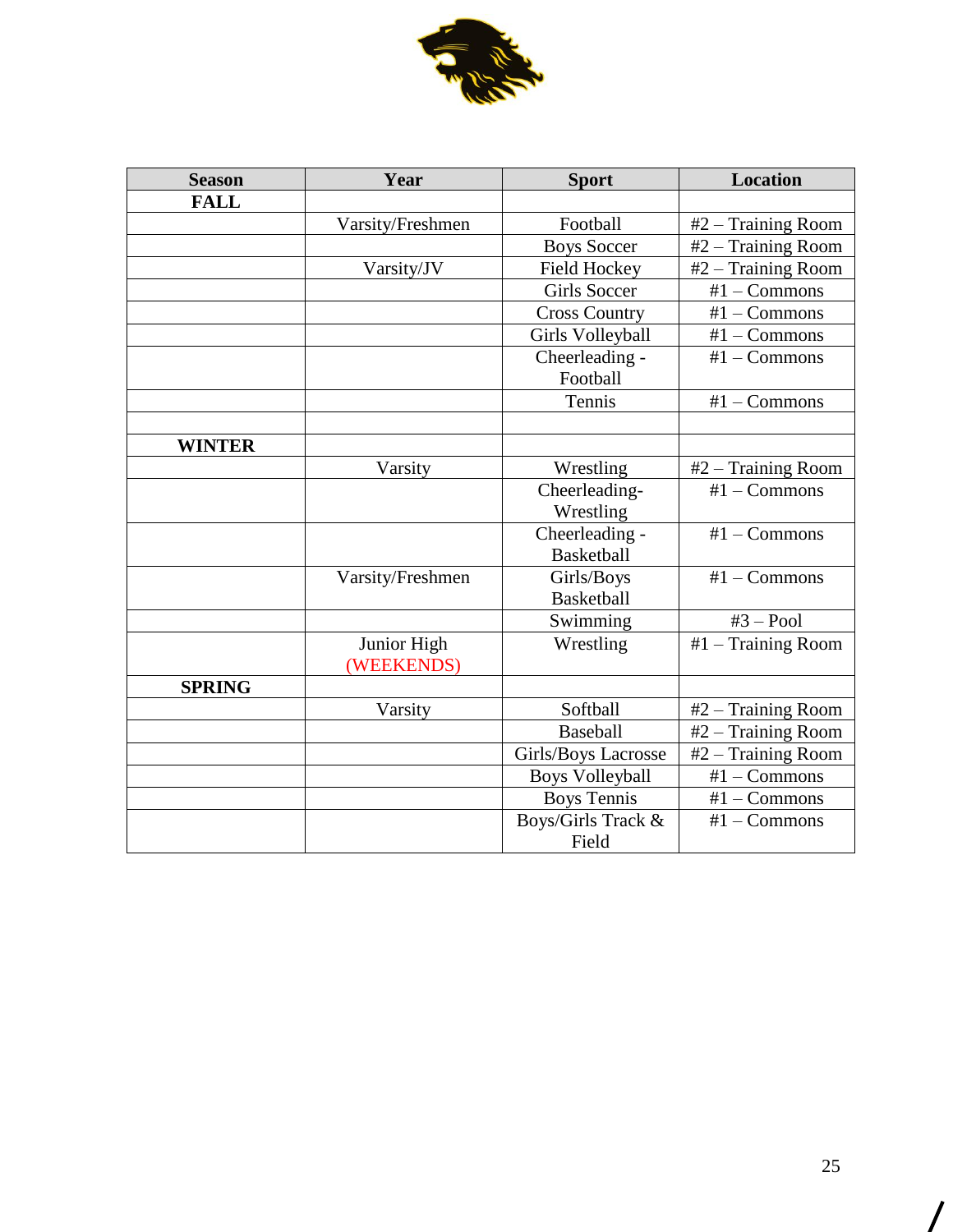



| <b>Season</b> | Year                             | <b>Sport</b>         | <b>Location</b> |
|---------------|----------------------------------|----------------------|-----------------|
| <b>FALL</b>   |                                  |                      |                 |
|               | Junior High                      | <b>Field Hockey</b>  | #2              |
|               |                                  | <b>Cross Country</b> | #2              |
|               | 7 <sup>th</sup> /8 <sup>th</sup> | Football             | #2              |
|               |                                  |                      |                 |
| <b>WINTER</b> |                                  |                      |                 |
|               | Junior High                      | Wrestling            | #2              |
|               | (WEEKENDS)                       |                      |                 |
|               | 7 <sup>th</sup> /8 <sup>th</sup> | Basketball           | #2              |